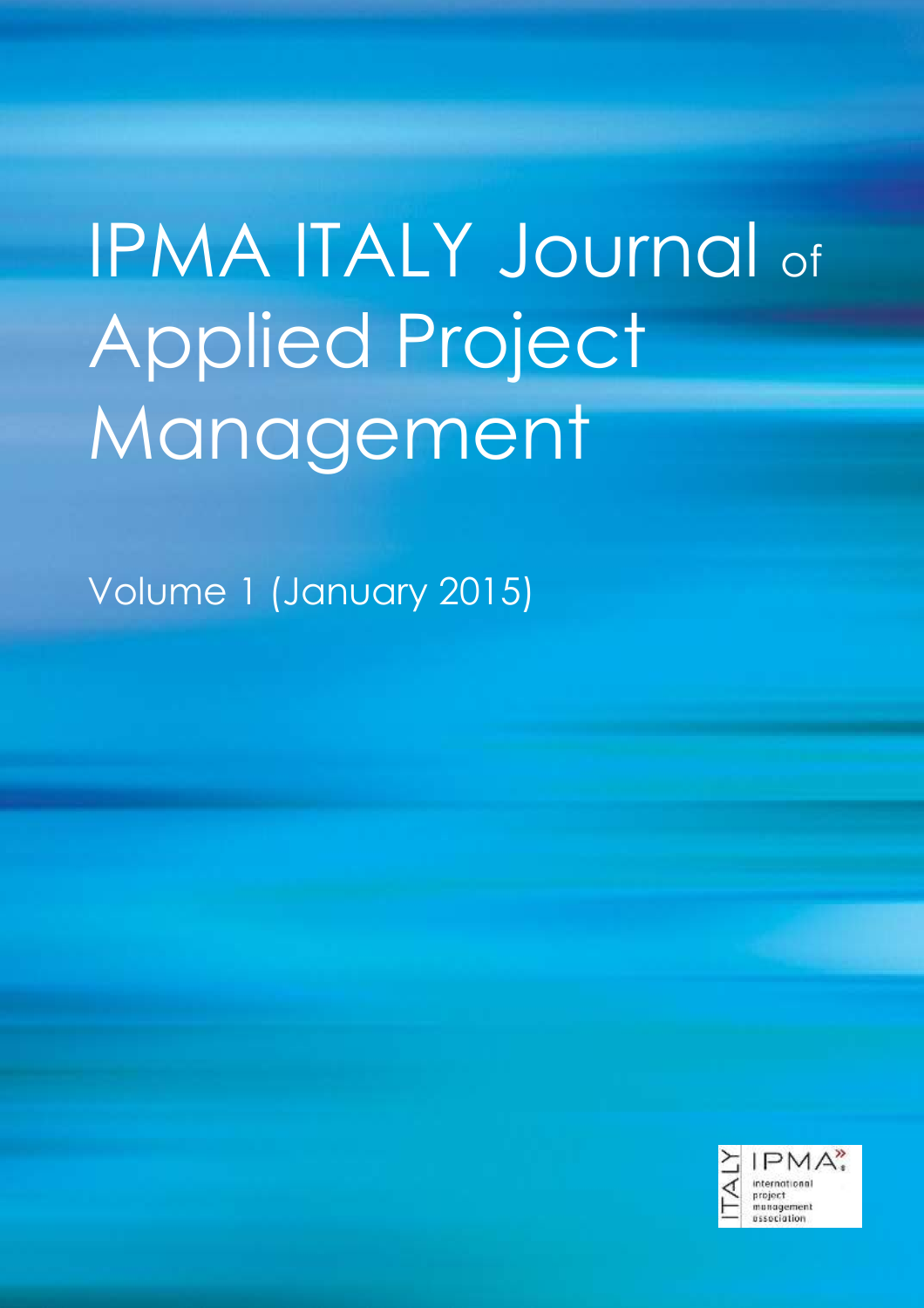

# **SOMMARIO**

#### **Direttore Scientifico**

Antonio Calabrese

#### **Direttore Editoriale**

Roberto Mori

#### **Comitato Editoriale**

Alfredo Biffi, Daslav Brkic, Enrico Cagno, Morten Fangel, Ugo Forghieri, Stacy Goff, Pierluigi Guida, Ernesto La Rosa, Mauro Mancini, Erik Mansson, Jesus Martinez Almela, Fabio Nonino, Giuseppe Pugliese, Ding Ronggui, Bill Young

#### **Segreteria di redazione**

Irina Bolognesi

### Editoriale 2 IPMA President´s New Year Address for the year 2015 3 Notizie dal mondo IPMA 5 IPMA Organizational Competence Baseline™ Portare ad effetto il Project Management Reinhard Wagner, Ugo Forghieri 7 Best Education & Training Paper Presentation Acknowledgement, 27<sup>th</sup> IPMA World Congress Gianfranco Salamone 20

IPMA ITALY Journal of Applied Project Management è la rivista on-line di IPMA Italy c/o ANIMP Via Tazzoli, 6 20154 Milano

Tel. +39 0267100740 Fax +39 0267071785 Email ipmaitaly@animp.it

www.ipma.it www.ipma.ch www.animp.it

© 2004 IPMA Italy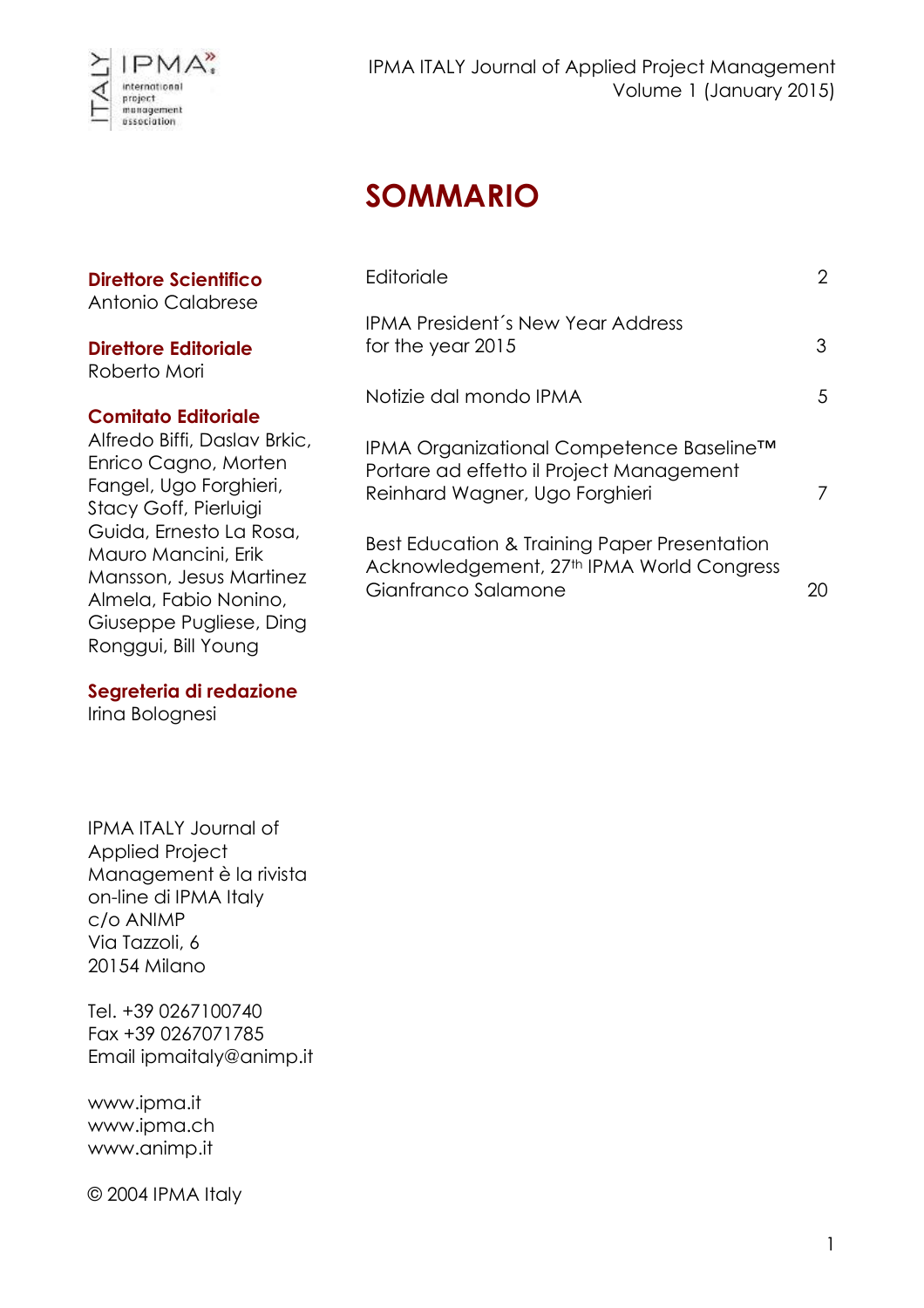

### **Editoriale**

Nasce la rivista trimestrale on line: IPMA Italy Journal of Applied Project Management.

Non è casuale che essa veda la luce all'alba di un anno molto importante, per l'Italia per il Project Management e per IPMA.

Expo2015 è più che sufficiente a fare del 2015 un anno di svolta: questa palestra globale di Program Portfolio e Project Management, quale l'Europa non vedrà di tale complessità per molti anni a venire, sta dimostrando che le premesse del suo successo risiedono nelle capacità progettuali e gestionali del gruppo che ne sta portando a termine i numerosissimi progetti: come chi ha partecipato al Convegno Nazionale IPMA Italy del 10/12/2014 ha avuto il privilegio di constatare, assistendo alle testimonianze professionali dei protagonisti e interagendo con loro.

Nonostante le sue dimensioni Expo2015 è però soltanto la punta di un iceberg. Infatti anche in Italia l'estensione del lavoro per progetti a tutti i settori produttivi è ormai una tendenza inarrestabile, che implica una crescente domanda di credenziali e competenze certificate. Questa talvolta caotica crescita non è stata ancora in grado di impedire che troppi progetti falliscano il raggiungimento di tutti i loro obiettivi (86% su scala globale nel 2012, secondo sondaggio di PWC!).

In un contesto simile, perché il processo di "progettizzazione" (mi si perdoni questo termine) si diffonda in modo sollecito, ancorché ordinato, in tutti i settori della società, diventa fondamentale il sostegno della classe politica: si auspicano riscontri a azioni di sollecito in taluni casi già effettuate.

Da 50 anni, da quando un piccolo gruppo di persone decise di fondare INTERNET, la prima rete internazionale di Project Management, IPMA è sempre in prima fila sul tema delle competenze di

Project Management. La scelta di quel nome testimonia della visione strategica e creativa dei fondatori: anche dopo aver cambiato il nome, per ovvia causa di forza maggiore, tale visione si è estrinsecata nello sviluppo di IPMA, oggi Associazione globale in continua espansione fondata su valori di diversità, consenso, rispetto.

IPMA e IPMA Italy contribuiscono con orgoglio, insieme a tutte le altre organizzazioni che hanno obiettivi simili, alla diffusione della cultura di Project Management in tutti i settori, pubblici e privati, profit e non profit. Ma lo fanno seguendo la loro visione delle competenze necessarie a perseguire il successo dei progetti: non solo quindi la conoscenza delle metodologie ma soprattutto le competenze attitudinali, gestionali e relazionali, non soltanto individuali ma anche dei gruppi di progetto e delle organizzazioni che i progetti devono realizzare.

E' proprio questa visione olistica e impegnativa che abbiamo voluto richiamare nel nome della rivista (Applied Project Management).

Speriamo di ottenere l'apprezzamento dei lettori, soprattutto i loro contributi di idee, sollecitazioni, critiche, in modo che la rivista possa diventare sempre più uno strumento professionale di pronto utilizzo/riferimento al servizio di tutti gli attori che ricoprono un ruolo in un gruppo di progetto, o semplicemente desiderano portare al successo i propri progetti personali.

Grazie in anticipo, felici progetti e buona lettura!



*Roberto Mori Presidente IPMA Italy Past President IPMA*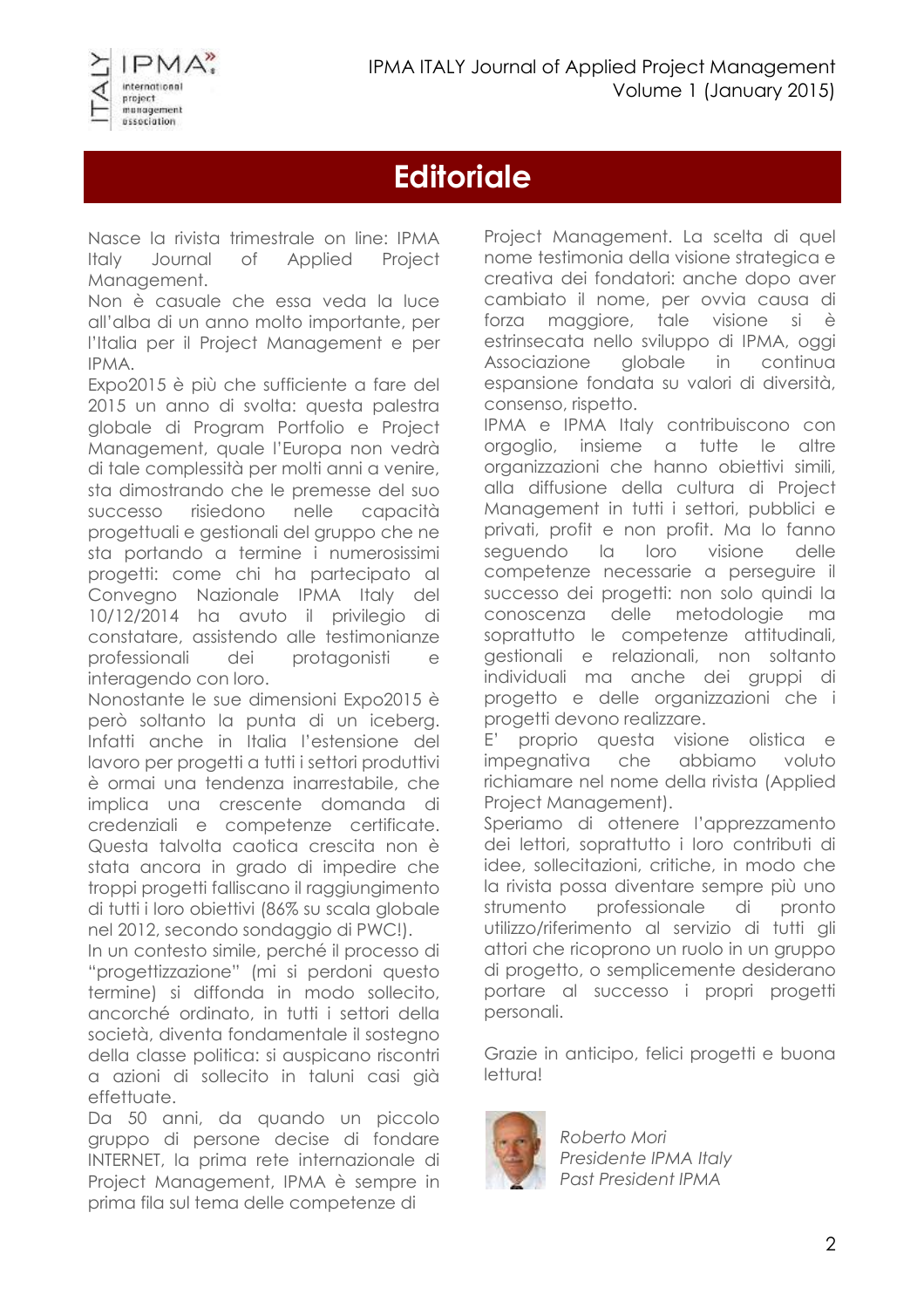

### **IPMA President´s New Year Address for the year 2015**

#### Dear IPMA members and friends

Together with the IPMA Executive Board and the Executive Director, I welcome you to the year 2015. We hope that you had a good start into the year and could regain energy for what is coming up next couple of months. For IPMA it is a very important year. On the one hand, we celebrate IPMA´s fiftieth anniversary. During the 29. IPMA World Congress in Panama City, we will look back and celebrate the achievements and our heritage. On the other hand, we decided on a new vision, mission and strategy for IPMA, which means to start shaping our future.

A small group of dedicated people started an international network that was first named INTERNET. Obviously, that name was "captured" later by the information technology community. Nevertheless, renamed as IPMA the international PM community spread all around the world and developed that hubs and nods in a lot more than European countries. Today IPMA is a global and constantly growing network of 57 member associations. We can be proud of the achievements and need to thank all the women and men dedicating their time to this success story.

The world is also changing. Projects are popular. Projectification is a trend that can be observed in all the countries, sectors and organisations. It means that more and more activities are performed in a temporary organisational setting, managed by managers with a specific set of competences. We all recognise the growing interest in our topic, the higher demand of PM qualification and certification, albeit economic setbacks in some regions or countries. However, despite all efforts of professional project, program and portfolio management, too many projects still fail. This is a threat to the world and to IPMA.

With our vision "**promoting competence throughout society to enable a world in**  which all projects succeed", we aspire to turn the projectification into a success for society. The vision has also a great impact on IPMA itself, the way we interact, act and activate to reach professionalism in our network. We need to better **facilitate co-creation and lever the diversity of our global network into benefits for the profession, economy, society and environment** (the next bold sentences are IPMA´s mission statements). Our interaction in IPMA´s network, with alliance and other network partners builds on three core values: diversity, consensus and mutual respect.

With this approach, we can make a decisive step in a world, which is getting more and more global, heterarchical and divers in all aspects. We need to find our own way and should not focus too much on other PM Associations and their ways of doing things. Let´s promote competence as our unique value proposition, competence for individuals, for projects and for organisations. We have standards that guide the way. The IPMA Individual Competence Baseline (ICB®) and the IPMA Organisational Competence Baseline (OCB™). More is to come this and the next years. An international standard is one thing. The other and certainly more important one is to make use of it. We need to identify the prime target audiences and make those standards available to them, e.g. the OCB™ for managers of organisations, PMOs etc. The ICB® to educators, trainers, practitioners and even teachers and kids at school. We have several good practices already in our network existing. Nevertheless, we have not yet made use of them. This is what we need to change in future to gain momentum.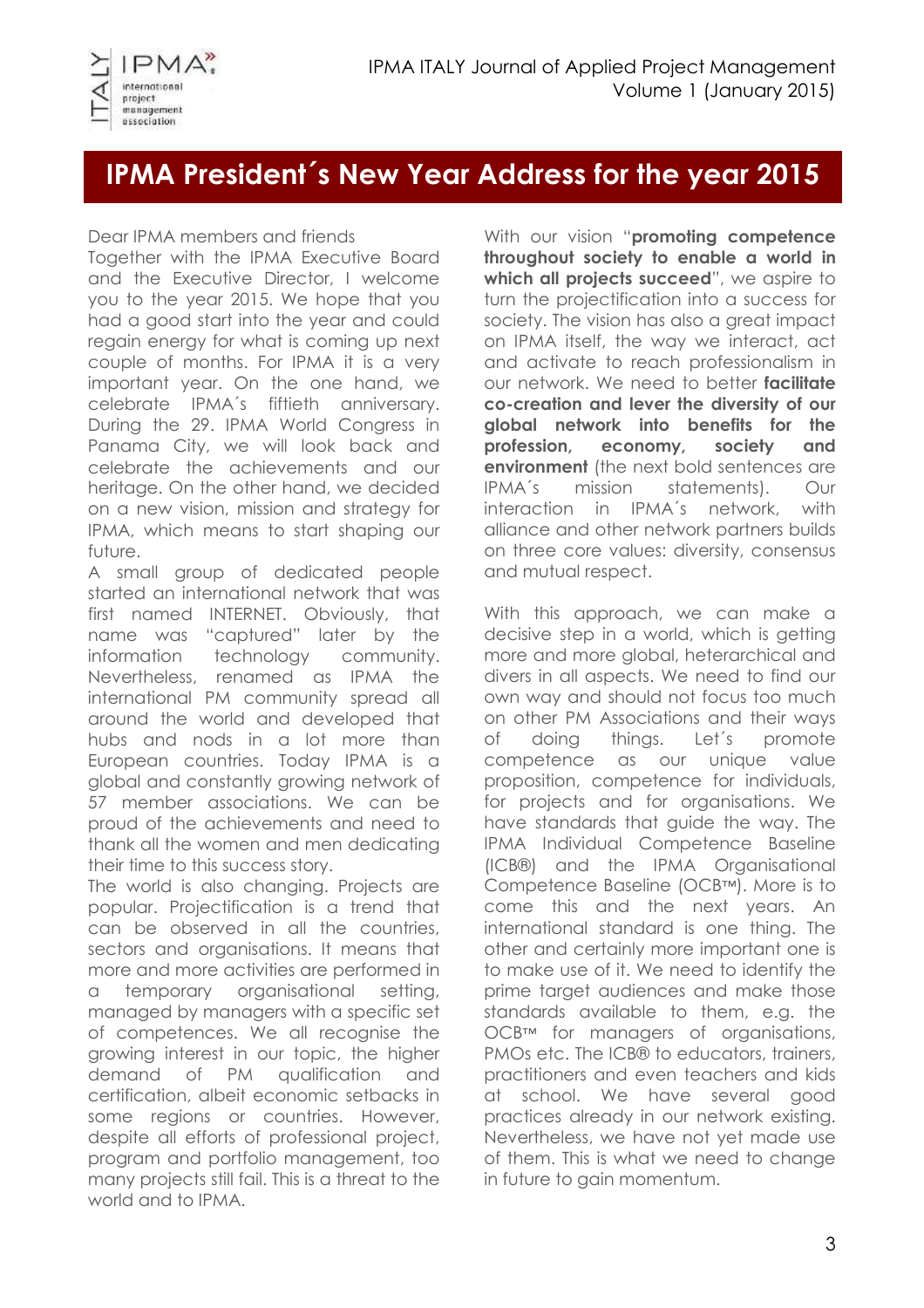

**Maximise the synergies in our global network to help all Member Associations develop according to their needs.** This requires Member Associations (MAs) to tell about the good practice and share openly what others could learn from it. However, it requires an MA that is interested in adopting such a good practice, to speak up, to approach the other and develop the idea in a professional way. IPMA could trigger this exchange between MAs (e.g. through the MAs Workshop and events such as IPMA´s Research Conferences) but does not have the means to perform an entire development program. IPMA offers facilitation and will do this more in future!

IPMA wants to grow, quantitatively and qualitatively. We aspire to have 90 Member Associations in 2020. We detect a great interest in Latin America, Asia and Africa to join our network. ExBo and the Executive Director could help to initiate talks, direct activities towards such membership. In the end, it is our network everybody of you - that need to welcome all the new members and let them feel welcome. New members need exchange, ideas, expertise, patience during setbacks and so on. It is a marathon not a sprint. We want to have a sustainable network in the end. The demands of the new members are different to the mature ones. Travelling through 24 countries last year, I experienced huge differences in what the people ask about IPMA and what they need from us. We need to be highly professional AND flexible. Adapting our offer to the needs of the members is one of the key challenges in future. Finally, we all need to **offer know-how, products and services to the benefit of individuals, projects and organisations across public, private and community sectors** (this is another mission statement), and this means tailoring it to the specific needs of our target audiences.

With this New Year Address, we wanted to prepare you for the year, which is an important milestone for IPMA and all its MAs. We will discuss more about the issues of our strategy, the execution and the way forward during the next Council of Delegates in Dublin. The newly elected ExBo will have its first meeting this month in Berlin, where we will set the scene for this year´s activities.

*Let´s jointly move fast forward in 2015*.

Please feel free to share this address in your MA and to all the interested stakeholders, in order to **promote the recognition of project management and engage stakeholders around the world in advancing the discipline.**

Reinhard Wagner, President of IPMA



Participants of the IPMA Council of Delegates, 2014 in Rotterdam (Photo courtesy to Les Squires)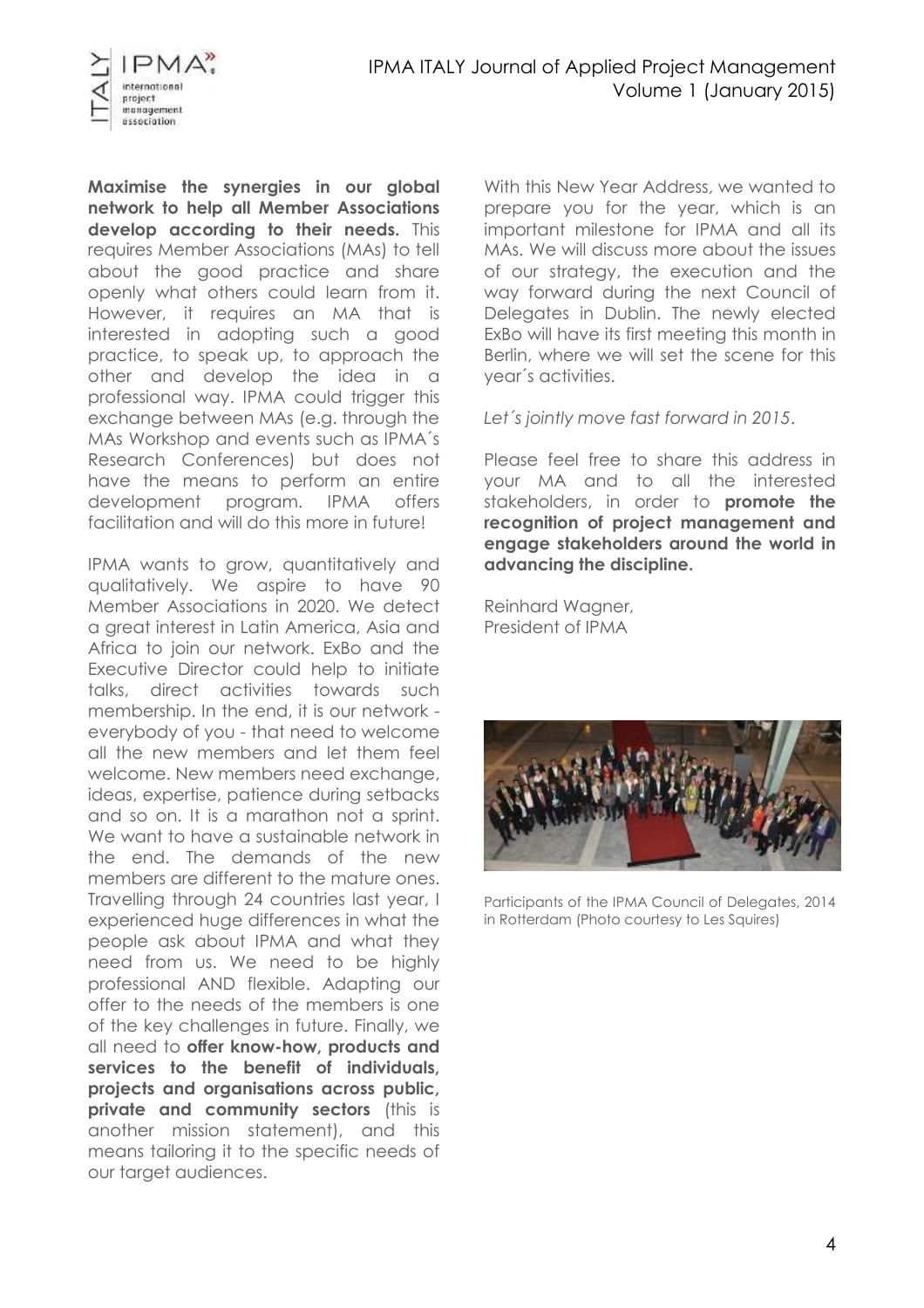

## **Notizie dal mondo IPMA**

#### **Certificazione**

Sul sito www.ipma.it sono disponibili e scaricabili il calendario delle sessioni di Certificazione 2015 e il calendario dei Workshop della Certificazione IPMA.

I workshop sono incontri volti a fornire maggiori informazioni sulla procedura degli esami di Certificazione, sull'accertamento dei requisiti di accesso ai vari livelli e, sul valore che la Certificazione IPMA ricopre in contesto nazionale e internazionale.

La partecipazione ai Workshop è gratuita e consigliata a tutti coloro che sono interessati a conseguire la Certificazione IPMA o semplicemente ad avere una panoramica delle credenziali professionali esistenti, internazionalmente riconosciute. Download:

- [Calendario Esami](http://ipma.it/ipma/index.php/certificazioni/certificazione-individuale/iscrizioni-e-workshop) 2015
- $\checkmark$  [Workshop 2015: date e iscrizioni](http://ipma.it/ipma/index.php/certificazioni/certificazione-individuale/iscrizioni-e-workshop)



**29th IPMA World Congress**

È a Panama che si svolgerà dal 28 al 30 settembre 2015 il 29° World Congress di IPMA: *The way to Project Management in multicultural context*.

Il Convegno di quest'anno assume una particolare rilevanza in quanto sarà l'occasione per celebrare il 50° Anniversario di IPMA International e il 10° Anniversario dello Young Crew.

Per la commemorazione dei suoi 50 anni IPMA realizzerà un libro che parla della sua storia, dalla sua fondazione nel 1975 ad oggi, e delle sfide che i progetti attuali e futuri presenteranno ai gruppi di progetto.

Il World Congress si svolgerà anche nel contesto delle celebrazioni per l'inaugurazione del raddoppio del Canale, con visite allo stesso organizzate per tutti i congressisti.

È online il sito dedicato al Convegno dove si possono trovare maggiori informazioni: <http://ipmawc2015.com/>



#### **IPMA Project Excellence Award 2015**

I prossimi 13 e 15 marzo si svolgeranno le sessioni di training per la qualifica di IPMA Project Excellence Award Assessor. Invitiamo i nostri soci interessati a inviare l'Application nei termini richiesti, entro la data del 5 Febbraio 2015.

Maggiori informazioni e il modulo per l'Application Form sono disponibili sul sito [www.ipma.ch.](http://www.ipma.ch/) Cliccando sulle voci sotto è possibile accedere alle pagine di riferimento:

- $\checkmark$  [Website](http://ipma.ch/awards/project-excellence/pe-award-training/)
- [Application Form](file://WSERVER/IpmaItaly/RIVISTA%20PM/NUMERO%200/application%20form)

#### **Convegno IPMA Italy 2014**

Si è tenuto lo scorso 10 dicembre 2014 presso il Centro Congressi FAST a Milano il 6° Convegno Nazionale IPMA Italy dal titolo "*L'Italia protagonista nel Project Management: EXPO 2015 un caso di Program Management Globale & IPMA Excellence Awards™*".

L'evento ha avuto inizio con le presentazioni dei due progetti delle aziende Tecnimont e GE Oil&Gas, vincitori all'IPMA Excellence Award durante il 28° IPMA World Congress. Nella sessione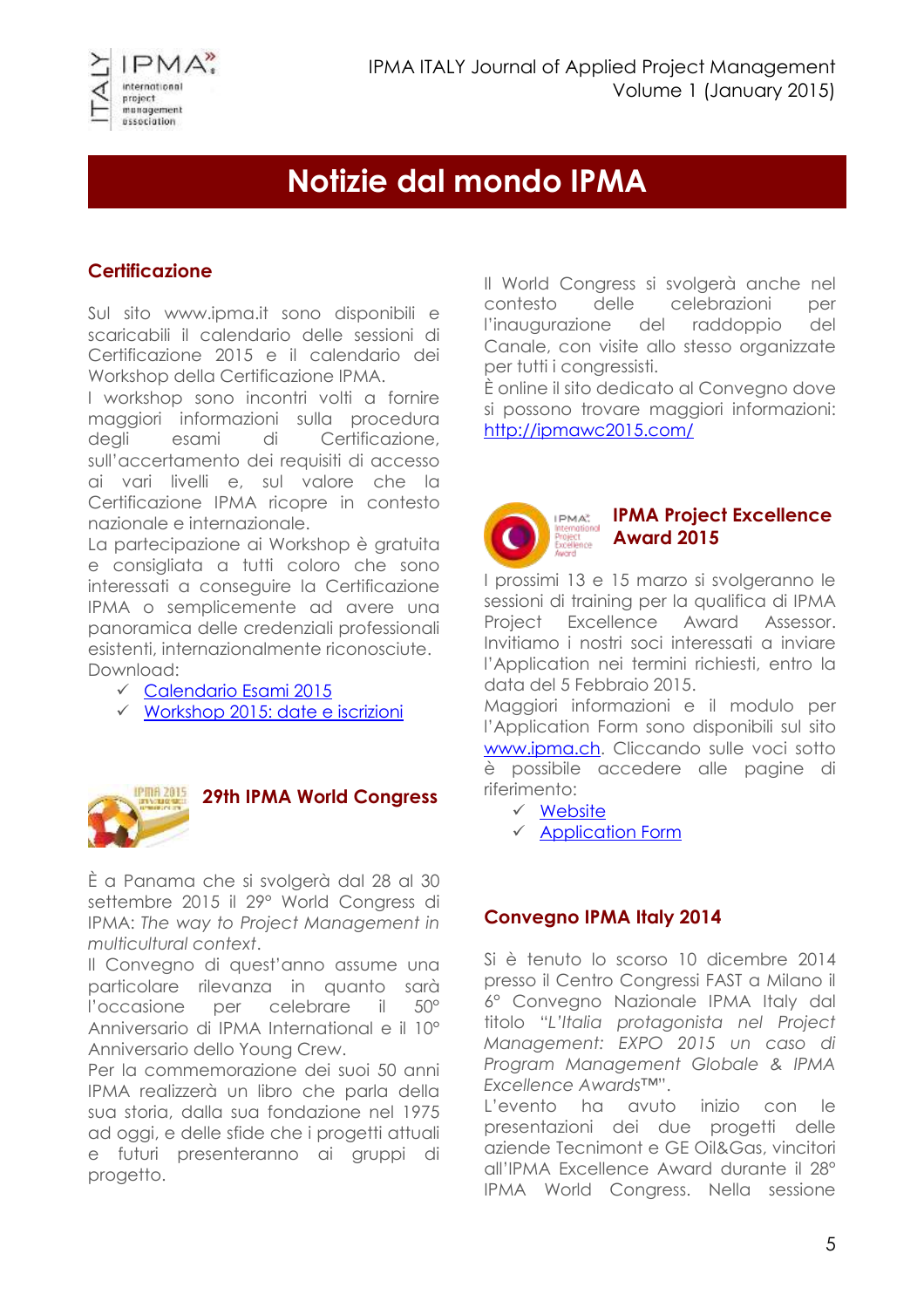

pomeridiana diversi responsabili EXPO2015 sono intervenuti per illustrare le competenze gestionali che le molteplici sfide progettuali e realizzative di una tale manifestazione richiedono.

Gli atti sono disponibili sul sito [ipma.it](http://ipma.it/ipma/index.php/news-eventi/news-eventi-2/1564-expo-2015-un-caso-di-program-management-globale-che-vede-l-italia-protagonista)



#### **Premio IPMA Italy 2014**

Si è concluso nel 2014 il concorso per i migliori articoli sul tema *Visioni ed Esperienze di Project Management*, a cui abbiamo con piacere riscontrato la partecipazione di diversi nostri soci. I vincitori per la Sezione Senior e Young Crew sono stati premiati durante il Convegno Nazionale IPMA Italy 2014. Durante l'evento gli autori degli articoli vincitori sono stati orgogliosi di presentare il loro elaborato. Gli articoli vincitori sono disponibili [online](http://ipma.it/ipma/index.php/news-eventi/concorsi)

#### **Professione Project Manager. Preparazione alla Certificazione Internazionale IPMA**



Vi segnaliamo il libro "Professione Project Manager" scritto da Alessandro Cagliesi, Ugo Forghieri, Ernesto La Rosa, Roberto Pozza ed edito lo scorso anno da FrancoAngeli.

Gestire progetti e completarli con successo rappresenta, anche in ambienti organizzati e strutturati, una difficile sfida, che richiede la guida da parte di Project Manager "competenti".

Il libro è destinato a coloro che, a vario titolo e a differenti livelli di responsabilità, si trovano ad operare con i progetti e desiderano approfondire o iniziare un percorso finalizzato all'acquisizione e al rafforzamento delle competenze professionali, necessarie per questa professione.

Il libro, primo nel suo genere, si prefigge inoltre di dare un contributo concreto a coloro che desiderano valutare il proprio livello di "Competenza" e di intraprendere il percorso di Certificazione internazionale IPMA®; esso è organicamente articolato secondo il syllabus della nuova ISO21500 ed è redatto in modo da offrire al lettore una risorsa pratica di approfondimento sui vari elementi di "Competenza" come definiti dal framework IPMA®, tutti corredati da numerosi esercizi e casi utili per affrontare l'esame di Certificazione.

#### **OCB Organisational Competence Baseline**

IPMA OCB™ Organisational Competence Baseline è il Manuale di riferimento per la Certificazione Delta delle aziende.

IPMA Delta® è l'Assessment in Project Management per l'organizzazione aziendale, che, attraverso un'analisi a 360°, rileva quali sono i *gap* e indica all'organizzazione qual è il processo per raggiungere un nuovo modello di maturità, la cosiddetta "*next dimension"*. IPMA Delta® certifica una società per le sue competenze complessive in Project Management ed è riconosciuta a livello internazionale.

IPMA Delta® integra e completa il portafoglio di modelli certificativi proposto da IPMA: insieme con la certificazione degli individui (Certificazione a 4 livelli) e con l'attestazione dell'attività dei team di progetto (Project Excellence Awards™), l'accertamento delle competenze organizzative consente infatti di definire qual è il contesto attuale e quello ottimale per garantire le maggiori probabilità di successo dei progetti.

Sul sito www.ipma.it è disponibile copia elettronica dell'OCB™ per il [download.](http://ipma.it/ipma/index.php/certificazioni/certificazione-per-le-aziende)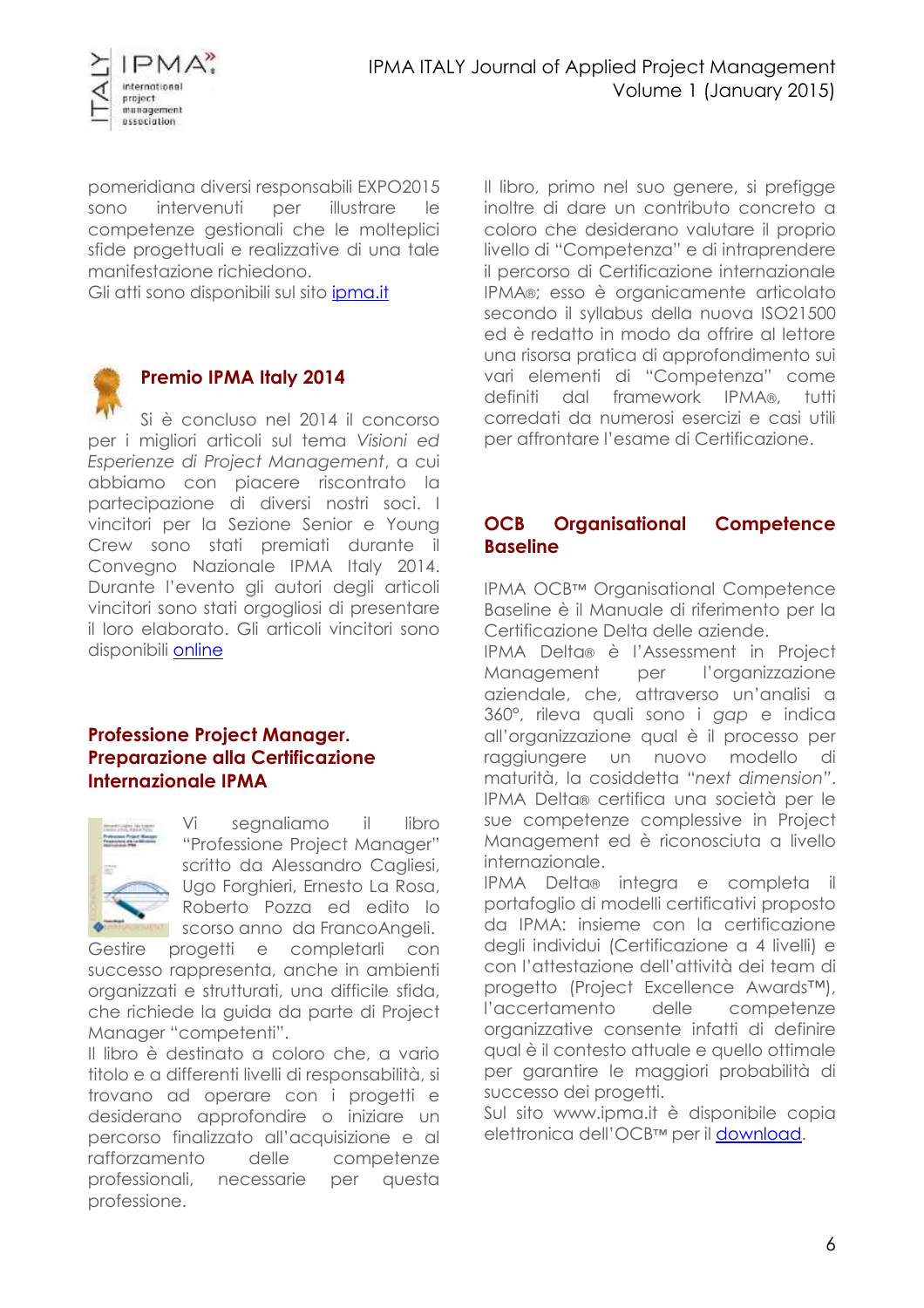

# IPMA Organizational Competence Baseline Portare ad effetto il Project Management





#### **Reinhard Wagner**

Direttore di Projektivisten GmbH, CEO di GPM President of IPMA

*Translation on behalf of / Traduzione a cura di:* 



*Ugo Forghieri VP IPMA Italy*

*IPMA International Project Management Association ha annunciato alla fine di settembre 2013 di aver reso disponibile per la pubblicazione un nuovo standard, l'"IPMA Organisational Competence Baseline" (IPMA OCB*™*) (IPMA®, 2013), avviando in questo modo un nuovo percorso nel project management. In effetti IPMA OCB*™ *considera la gestione dei progetti non più dal punto di vista delle singole persone, ma dal punto di vista di un'organizzazione e descrive le competenze necessarie a tal fine.*

*Questo articolo presenta i concetti base e le possibilità di applicazione dell'IPMA OCB*™ *e li confronta con gli analoghi standard dello statunitense Project Management Institute (PMI).*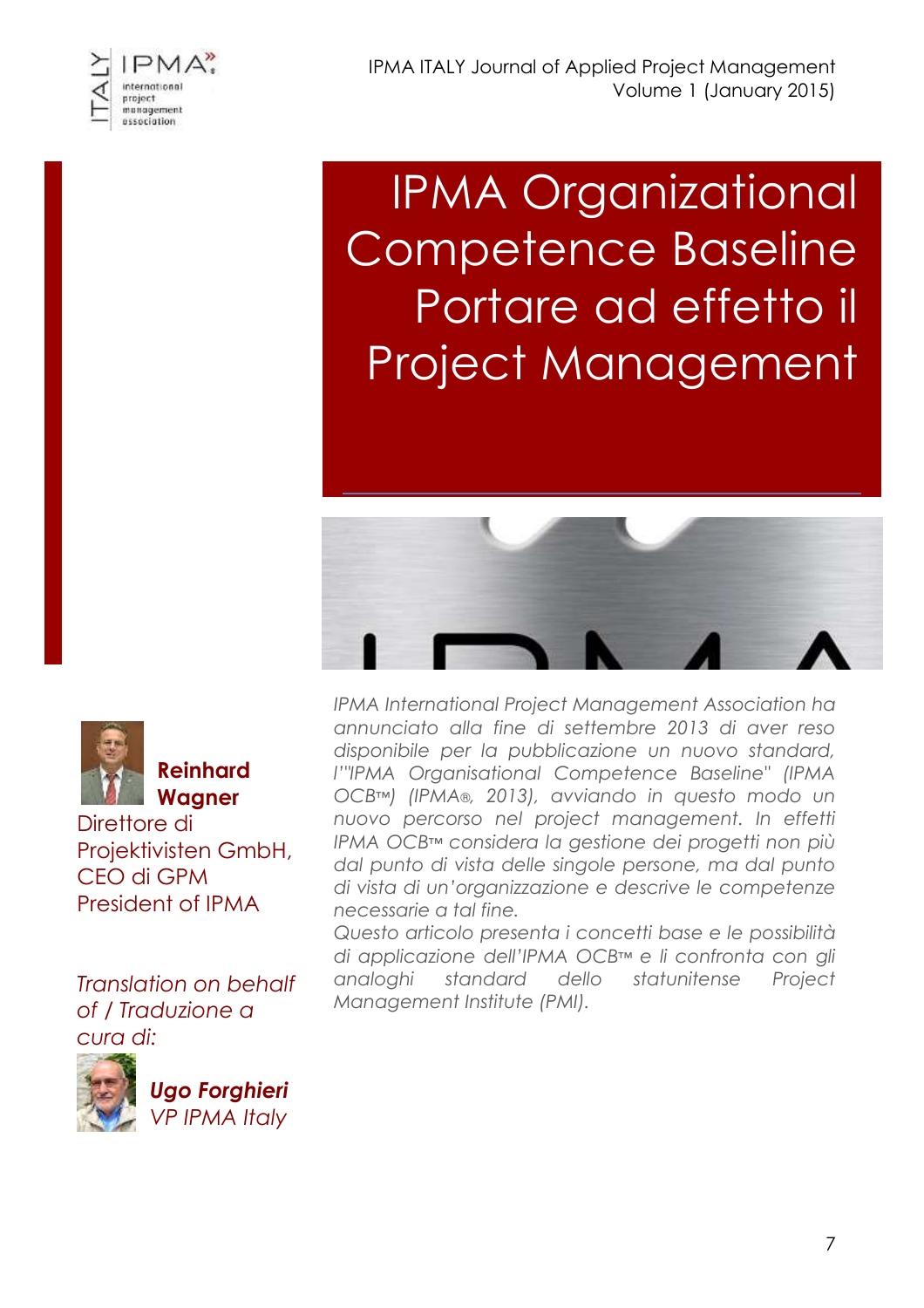



#### **IPMA stimola lo sviluppo del project management**

Fin dalla sua istituzione nel 1965, IPMA si è dedicata allo sviluppo del project management, soprattutto attraverso lo sviluppo di standard come l'IPMA Competence Baseline (ICB®) o il Project Excellence Model (PEM). IPMA ICB® descrive le competenze operative per coloro che sono attivi sia in progetti come in programmi o anche in portafogli di progetti. Su questa base, IPMA qualifica e certifica - attraverso organizzazioni ad essa associate in quasi 60 paesi in tutto il mondo - personale per i progetti mediante un sistema di certificazione a quattro livelli. Il PEM poi viene utilizzato per la valutazione dei singoli progetti, ad esempio per verificare l'applicazione del project management e dei risultati dei progetti e su questa base candidare gli stessi alla assegnazione del prestigioso IPMA Project Excellence Award™.

Negli ultimi anni IPMA ha avviato attività destinate ad altri gruppi target. In questo ambito IPMA - sin dalla fondazione di GAPPS Global Alliance for Project Performance Standards (www.globalpmstandards.org) - si è ritagliata una parte attiva nella definizione degli standard di competenza per responsabili di progetto, di programma, e - molto di recente - per gli sponsor e i controller di progetto. Inoltre sempre in questo ambito IPMA ha presentato una descrizione delle competenze richieste ad un consulente di project management, nel quadro del IPMA Competence Baseline per i consulenti (ICBC).

Con l'OCB™ IPMA tratta la competenza delle organizzazioni e la loro conduzione. Questa è una nuova dimensione sia per IPMA sia per la disciplina del project management, basata sulla constatazione che il successo di un progetto dipende principalmente dall'aver creato - i dirigenti di una organizzazione - le condizioni per l'attuazione del progetto stesso. Spesso accade che i Project Manager, una volta qualificati, segnalino che, nonostante siano motivati e capaci di attuare correttamente in pratica ciò che hanno imparato, non sono state create le condizioni necessarie allo scopo. IPMA OCB™ mostra quali competenze dovrebbe avere un'organizzazione in modo che sia possibile una gestione globale ed olistica di progetti, programmi e portafogli.

#### **Competenza, un termine in evoluzione**

La competenza è un termine comunemente usato. Può essere fatto risalire al latino "competere" e significa qualcosa come "essere in grado" - che può essere altrettanto ben interpretato sia come capacità sia come autorità. Introdotto nel project management il termine ha mantenuto questo significato. Così, nell'ampia opera formativa denominata PM3 la GPM definisce il termine come segue: "Competenza significa formalmente da un lato profilo e autorità di una persona all'interno di un'organizzazione e dall'altro la capacità ("conoscere", "poter fare", "avere esperienza"), così come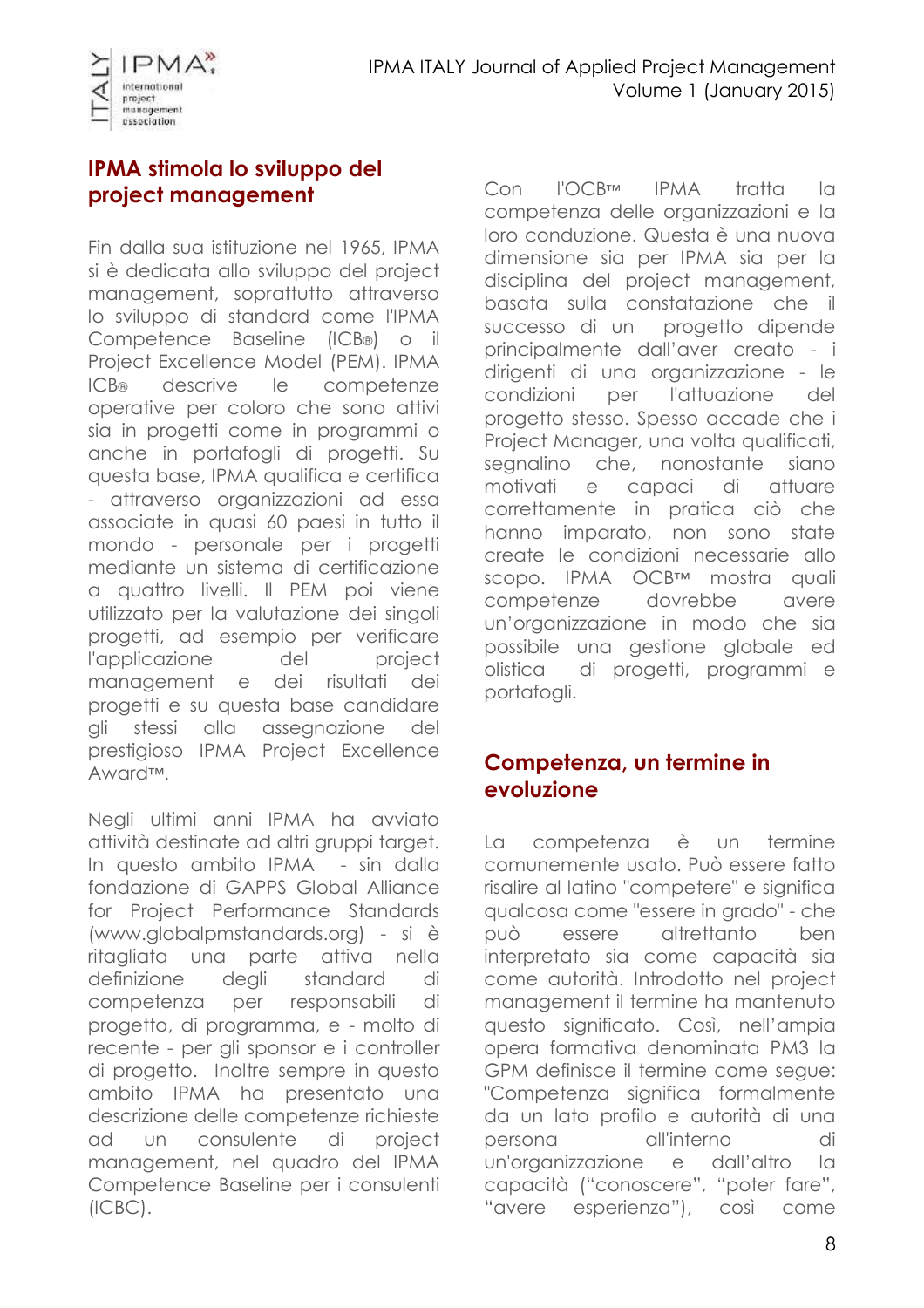



l'impostazione e atteggiamento di una persona (Gessler, 2012). L'IPMA Competence Baseline (ICB®) fornisce una definizione pragmatica: "Competence is the demonstrated ability to apply knowledge and/or skills, and, where relevant, demonstrated personal attributes" (IPMA®, 2006). Cercando il termine competenza nel PMI, lo si trova nel "Project Manager Competency Development (PMCD) Framework" con questa definizione: "When applied to project management, competence is the demonstrated ability to perform activities within a project environment that lead to expected outcomes based on defined and accepted standards." (PMI, 2002). Queste definizioni hanno in comune il fatto che definiscono la competenza di una singola persona.

Nel lessico di project management di Gerhard Motzel vi è tuttavia una definizione più dettagliata della competenza: "Conoscenza approfondita e specializzata che un individuo, un gruppo di persone o un'organizzazione, un settore o una società ha in un determinato campo o in aree definite" (Motzel, 2010). Questa definizione apre nuove prospettive, dato che una competenza può essere attribuita anche alle organizzazioni.

Ma ora dove trovare una competenza che vada oltre la competenza dei singoli individui? Motzel caratterizza la competenza organizzativa solo in modo relativamente grossolano con i termini "orientamento al progetto", "attenzione ai valori" e "cultura di project management". Se si considera una organizzazione come un sistema sociale, la competenza organizzativa è più della somma delle singole competenze. Si può aggiungere che sia la capacità collettiva di affrontare e padroneggiare gli obiettivi in un determinato ambiente. Le capacità organizzative poi si sviluppano tra l'altro dalla sapiente combinazione di competenze individuali e di altre risorse (ad esempio risorse materiali, energia, know-how, risorse finanziarie). Nelle attività di ricerca in campo economico per le imprese si parla in questo contesto di una "Resource Based View (RBV)". Pertanto la selezione, un utilizzo adeguato e lo sviluppo di specifiche risorse si collocano ad un alto livello di importanza.

Prahalad e Hamel hanno formulato in un notevole saggio pubblicato nel Harvard Business Review 1990, il concetto di competenze di base: "Core competencies are the collective learning in the organization, especially how to coordinate diverse production skills and integrate multiple streams of technologies." (Prahalad, 1990). Eriksen e Mikkelsen allargano ulteriormente il concetto originale di Prahalad e Hamel, orientato a prodotto/tecnologia, e scrivono: "Core competence, then, is both organizational capital and social capital. Organizational capital reflects the 'technical' aspects of coordinating and integrating production, whereas social capital highlights the importance of social context. The former may, for example, be embodied in the organizational structure, whereas the latter, for example, reflects the corporate culture and, as such, emerges from particular structural conditions." (Eriksen, 1996).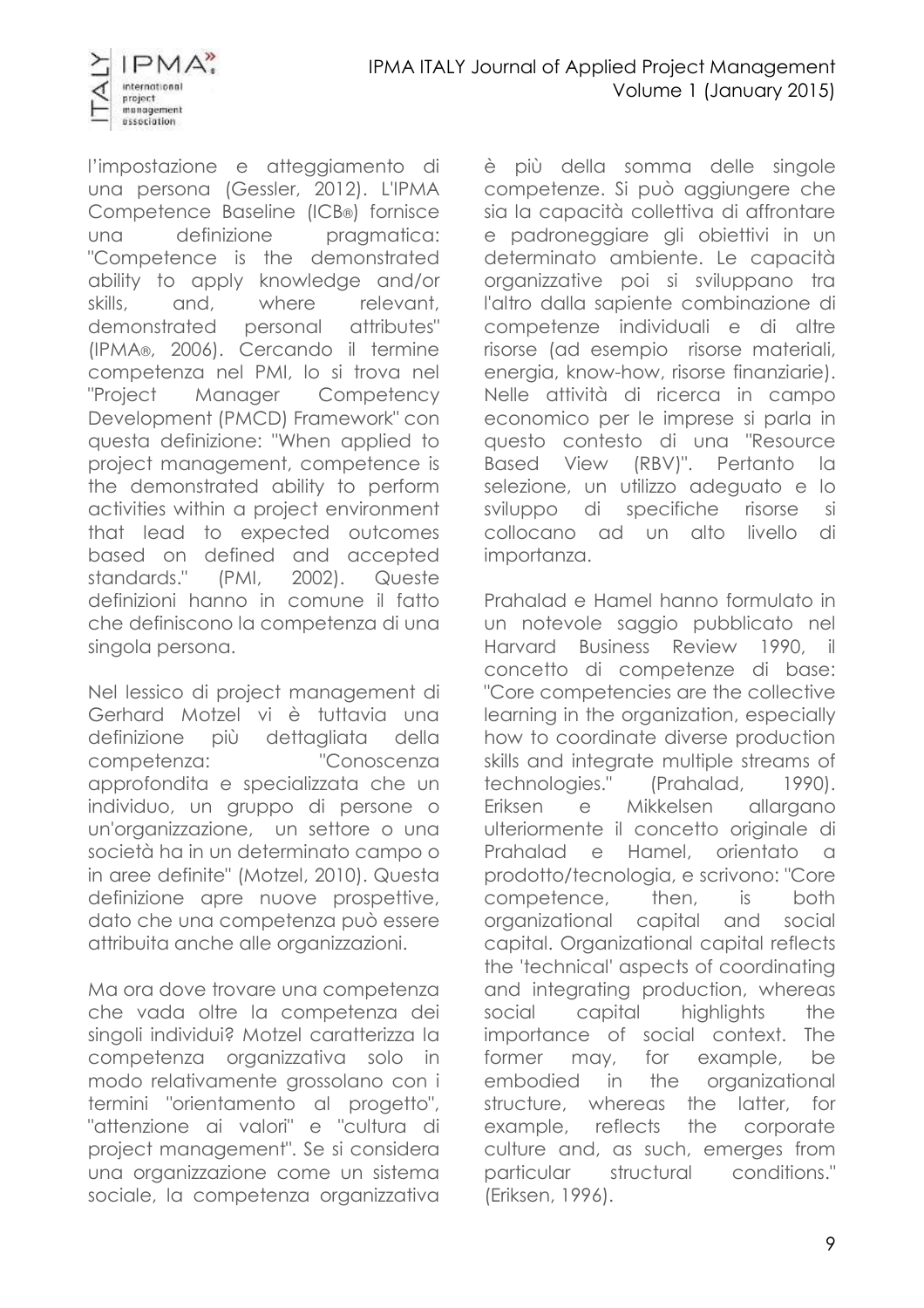

Nella scienza, la discussione è stata estesa ad altri tipi di risorse e si è attivato un ulteriore focus sul legame tra strategia e lavoro sul progetto. Se si considerano i progetti come un mezzo per attuare la strategia, il legame tra la strategia e il lavoro sul progetto costituisce la competenza essenziale di un'organizzazione che deve essere resa operativa dal "top management" (Wagner, 2009). Ricarda Bouncken indica essere il coordinamento della divisione del lavoro (su processi, strutture e cultura) una metacompetenza organizzativa, che rende possibile social networking apprendimento organizzativo (Bouncken, 2003). Attualmente si discute nella ricerca la dinamizzazione delle competenze organizzative e le organizzazioni devono quindi allinearsi costantemente alle nuove condizioni ambientali e adattare le loro competenze di conseguenza. Processi di apprendimento collaborativo e apprendimento organizzativo, dunque, sono al centro di questa ricerca (Eberl 2009 e 2011, Teece, 2008).

#### **IPMA OCB: concetti di base**

IPMA OCB™ inizia con una panoramica completa delle organizzazioni nel loro singolo contesto. In primo luogo, ci sono in primo piano, molte differenti sfide per le organizzazioni nella gestione di progetti, per esempio il numero crescente di progetti (parola chiave "Progettificazione") e la loro complessità sia sociale che di contenuti e inoltre la necessità di un continuo adattamento dell'organizzazione alle mutevoli

condizioni ambientali. Successivamente, sono presentati le diverse forme di manifestazione i limiti e le prospettive delle organizzazioni, ad esempio dal punto di vista dei processi, strutture e culture. In generale IPMA OCB™ vede l'organizzazione come un sistema sociale che deve essere compreso e modellato in funzione delle sue diverse interazioni. Pertanto, la comunicazione e la cooperazione tra le parti interessate così come l'apprendimento continuo svolgono un ruolo importante.

Proseguendo, IPMA OCB™ mostra le interazioni tra strategia e lavoro sul progetto e sottolinea che non solo le strategie sono ripartite "top-down", ma anche i progetti forniscono "bottomup" informazioni preziose per l'ulteriore sviluppo delle strategie. In generale l'OCB di IPMA intende programmi e portafogli come un mezzo per attuare gli obiettivi aziendali. Per i progetti IPMA OCB™ si basa sulle definizioni di ISO 21500 (Wagner, 2012b). Per l'attuazione degli obiettivi strategici nelle aziende giocano un ruolo sempre maggiore i concetti di gestione multi-progetto (con programmi e portafogli) (Wagner, 2012a). Su questi IPMA OCB™ fa riferimento come sul termine 'governance' nel contesto del project management. Sono attualmente in discussione a livello internazionale nell'ambito della norma ISO/TC 258 e si può ben pensare che siano ulteriormente sviluppati nel prossimo futuro (Wagner, 2012c).

In un successivo capitolo, IPMA OCB™ descrive il concetto di competenza organizzativa e la sua applicazione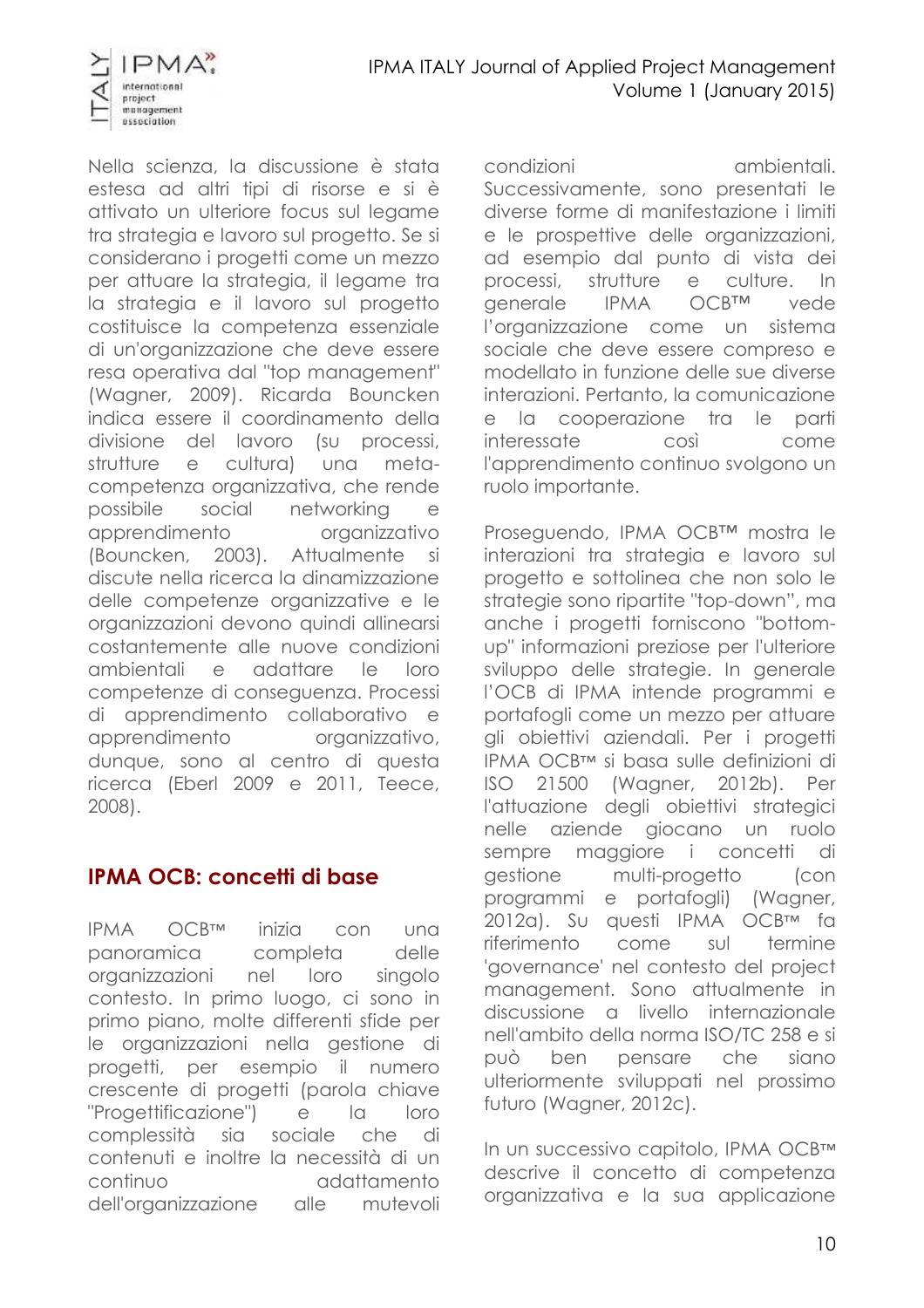

nella gestione dei progetti (in inglese: "Organisational Competence in Managing Projects"). L'IPMA OCB™ definisce queste competenze come "ability of organisations to integrate people, resources, processes, structures and cultures in projects, programmes and portfolios within a supporting governance and management system." (IPMA®, 2013).

La Figura 1 mostra in un grafico di riepilogo un'organizzazione con il suo contesto interno ed esterno. Fattori di contesto esterni sono, tra l'altro, economia, tecnologia, società, ambiente e altre organizzazioni quali clienti e fornitori.

Il contesto interno di un'organizzazione comprende, tra l'altro, una

governance globale e il sistema di management, le strutture, i processi e le culture della (permanente) organizzazione di linea così come il personale e altre risorse che devono interagire con gli elementi della (temporanea) organizzazione del progetto. Con l'aiuto di Progetti, Programmi e Portafogli (PP & P), la Missione, la Visione e la Strategia si traducono in risultati. Infine, i risultati dovrebbero anche permettere l'apprendimento organizzativo e quindi un continuo successivo sviluppo.

La Competenza Organizzativa per la gestione dei progetti si articola su cinque gruppi di competenze:

- PP&P Governance (G)
- PP&P Management (M)



**Organisation's external context** 

**Figura 1**

**Schema riassuntivo delle competenze organizzative per la gestione dei progetti**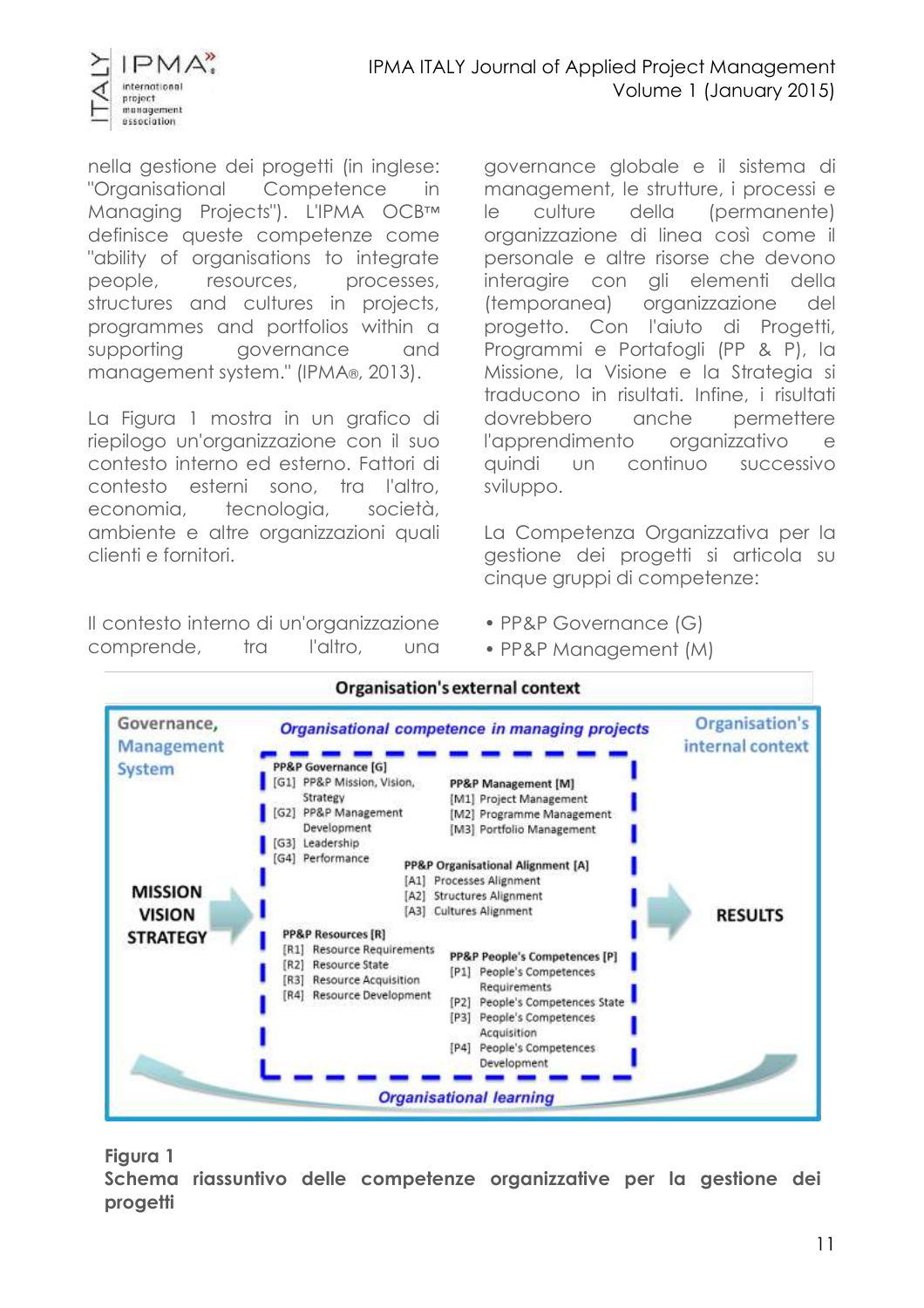

- PP&P Allineamento Organizzativo (A)
- PP&P Resources (R)
- PP&P Competenze delle persone (P)

Ognuno di questi gruppi comprende diversi elementi di competenza. L'IPMA OCB™ definisce un totale di 18 elementi di competenza. In una appendice sono descritte in dettaglio tutti gli elementi di competenza con le loro potenziali applicazioni, nonché una serie di domande-chiave. Nel box successivo è riportata è la descrizione per l'elemento competenza "PP&P Mission, Vision, Strategia", che appartiene al gruppo "Governance".

#### **Detailed description of the competence element "PP&P Mission, Vision, Strategy"** (Estratto da IPMA OCB™)

#### *PP&P Mission, Vision, Strategy [G1]*

*Project-oriented organisations typically achieve their objectives through projects, programmes and portfolios. The PP&P mission, vision and strategy should direct the long-term development of the organisational competence in managing projects. The PP&P mission defines the rationale and purpose of the PP&P functions, (e.g. project, programme and portfolio management). An organisation´s PP&P vision explains the intended goals and objectives of the PP&P functions, providing direction and focus to the people involved in PP&P and other stakeholders, (e.g. growth rate and intended performance). The PP&P strategy shows how the vision should be realised (e.g. PM functions and competences needed).* 

*The starting point for the development of an organisation´s PP&P mission, vision and strategy is the organisation's overall mission, vision and strategy. The latter acts as a framework for PP&P*  functions and defines the principal goals and requirements. For example, if an organisation intends to do business increasingly on a global scale, the management of projects and *programmes needs to deal with an increasingly complex context and therefore needs to develop the respective organisational competences.* 

*The organisation's overall mission, vision and strategy should be updated on a regular basis. Subsequently, the PP&P mission, vision and strategy may also need to be updated. Reasons for updating both the organisation and PP&P missions, visions and strategies, can include: changes in the external and internal context of the organisation, insights and lessons gained through* undertaking projects and programmes and the results of an evaluation of the performance of *PP&P management. Management at all levels should collect relevant information for improving the PP&P mission, vision and strategy. Information can be provided by PP&P managers and staff, internal and external consultants and other sources. The information should be analysed and evaluated on a regular basis and used for improving the PP&P mission, vision and strategy.*

#### *Intended users' actions:*

*Usually, top managers together with a team of senior executives define an organisation's mission, vision and strategy. From there they can derive the PP&P mission, vision and strategy, building on*  information and the support of PP&P managers, consultants and staff. Senior executives, together with an executive directing the project management activities, may establish, communicate, *monitor and control the PP&P mission, vision and strategy based on the directions given by top management. They should ask for information and the support of PP&P managers, consultants and staff.*

*PP&P managers should use the PP&P mission, vision and strategy to align their activities. They should collect lessons learned from projects and programmes and feed relevant information back to the executive directing project management activities, to enable continuous improvement. PP&P staff should act in accordance with the PP&P mission, vision and strategy and support all management levels by providing feedback. This should be collected through a rigorous process where lessons learned are reviewed as well as through other continuous improvement activities.* 

*(segue)*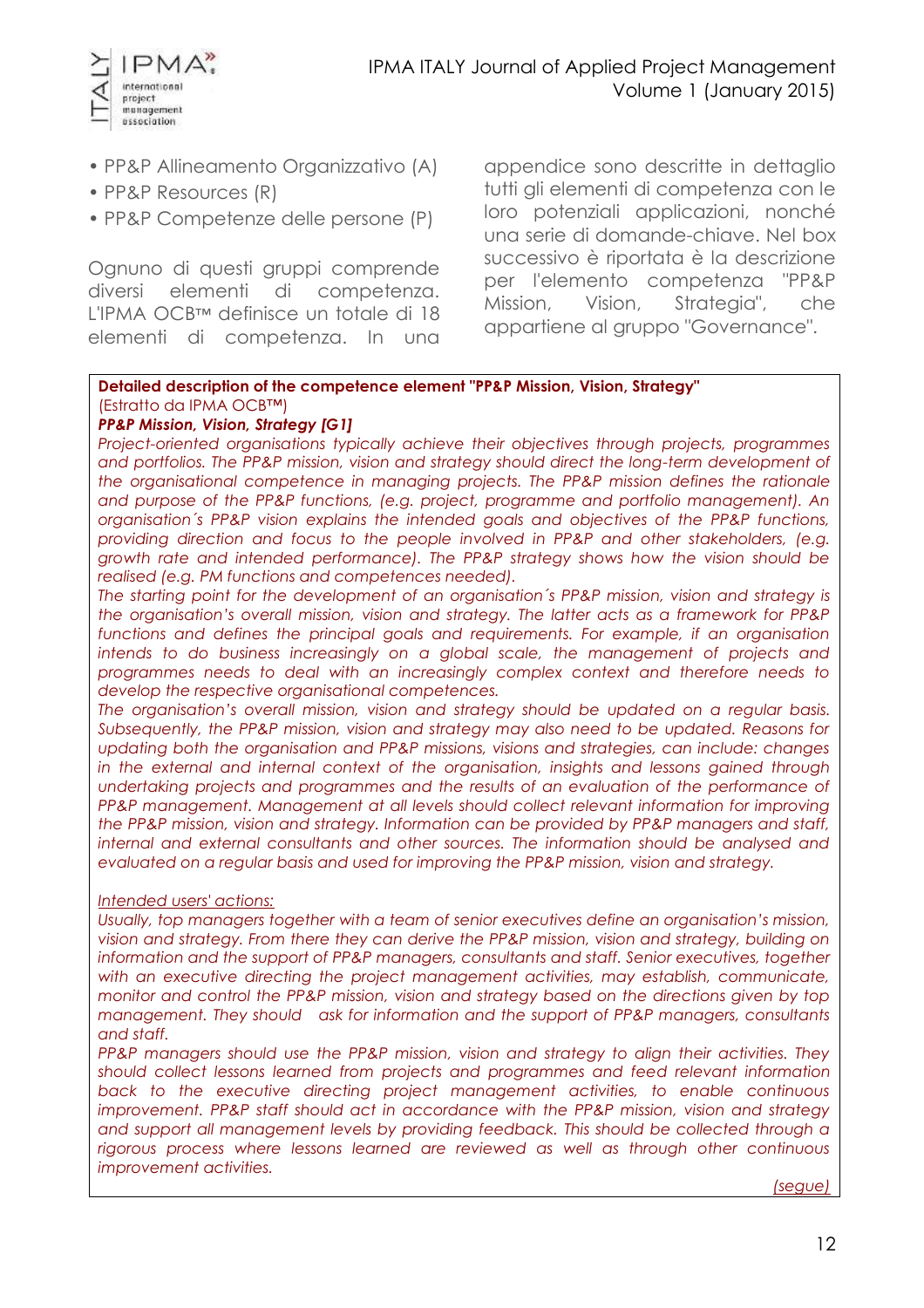

#### Key questions:

- Does the organisation have a PP&P mission, vision and strategy?
- Is the PP&P mission, vision and strategy aligned with the organisation´s overall mission, vision and strategy?
- Does top management effectively communicate the PP&P mission, vision and strategy to all stakeholders and provide the necessary resources?
- Is the PP&P mission, vision and strategy evaluated and updated on a regular basis?
- Does the organisation have a process for collecting, analysing and evaluating information relevant to the PP&P mission, vision and strategy, including a lessons learned process?
- Does top management involve relevant stakeholders (e.g. PP&P managers and staff) while developing or updating the PP&P mission, vision and strategy?

Un capitolo di IPMA OCB™ esamina le possibilità di sviluppo della competenza organizzativa per la gestione dei progetti. In questo ambito si fa riferimento al sistema di classificazione "IPMA Delta®", un metodo per la valutazione e la certificazione delle organizzazioni, che dal 2012 è utilizzato dalle società aderenti ad IPMA (cfr. sul sito IPMA: [http://ipma.ch/certification/certify](http://ipma.ch/certification/certify-organisations/)[organisations/\)](http://ipma.ch/certification/certify-organisations/).

Ci sono cinque classi di competenza, differenziate da "initial" a "optimising". Il loro significato è riassunto nella Tabella 1.

IPMA Delta® si basa sul concetto di competenza organizzativa per la gestione dei progetti ed è attualmente il sistema di valutazione più completo per le organizzazioni (Wagner, 2010). L'obiettivo è quello di analizzare lo status dell'organizzazione aziendale in relazione alla gestione dei progetti: ed in particolare non solo la maturità dei processi - come secondo molti modelli di valutazione basati sui modelli di maturità della norma ISO 15504 o Capability Maturity Model Integrated (CMMI) - ma anche il sistema di governance e di gestione, la struttura

e la cultura organizzativa, il sistema di gestione del personale, nonché il coinvolgimento di altre funzioni di supporto nella gestione di Progetti, Programmi e Portafogli.

*(continua)*

In una valutazione IPMA Delta® un numero rappresentativo di responsabili di progetto e membri del team compila sia un'auto-valutazione delle proprie competenze individuali in base aIl'ICB® (Modulo I) sia anche un'autovalutazione di una selezione di progetti per quanto riguarda l'applicazione del project management e dei risultati ottenuti (Modulo P). Valutatori di organismi di certificazione indipendenti in ogni paese verificano queste autovalutazioni e conducono una serie di interviste con i dirigenti dell'organizzazione in termini di competenza organizzativa applicata alla gestione dei progetti. In questo ambito sono controllati gli elementi di competenza dell'IPMA OCB™ ed è eseguita una "triangolazione" di tutti i risultati emersi allo scopo di far emergere eventuali necessità di intervento oppure opportunità di miglioramento per l'organizzazione. La Figura 2 mostra una visione d'insieme dei tre moduli di IPMA Delta®.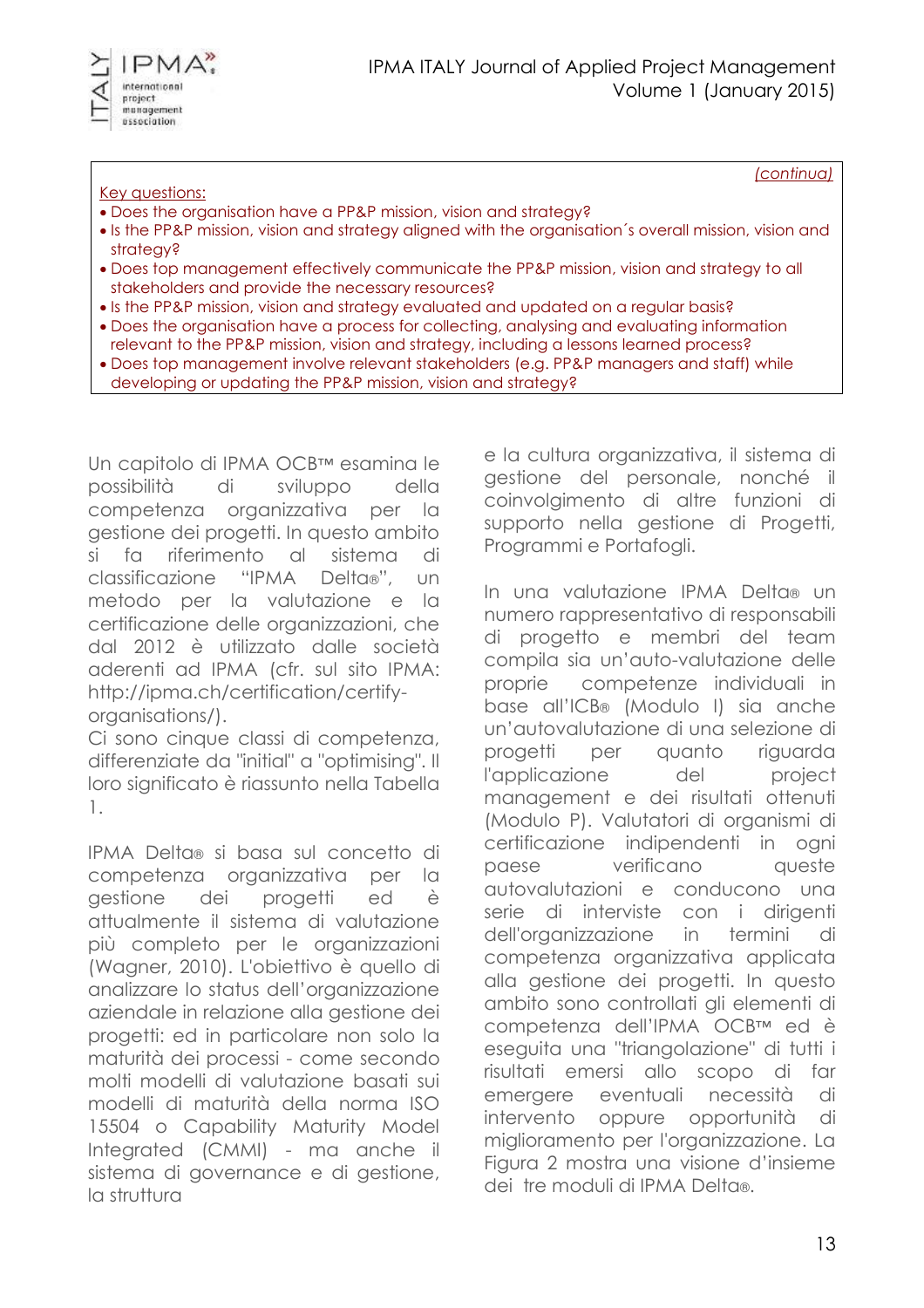

|                     | <b>Criteria for assessment</b> |                                |                            |                                                                                   |                                                                                          |                                                                                                        |
|---------------------|--------------------------------|--------------------------------|----------------------------|-----------------------------------------------------------------------------------|------------------------------------------------------------------------------------------|--------------------------------------------------------------------------------------------------------|
| Competence<br>class | existence of<br>standards      | application<br>of<br>standards | management<br>of standards | stakeholder<br>engagement                                                         | results in line<br>with targets                                                          | project<br>achievements are<br>likely on                                                               |
| <b>Initial</b>      | per project                    | limited                        | not yet                    | project owner<br>(PO)                                                             | some good<br>results but often<br>challenged<br>targets for time,<br>budget and<br>scope | personal level                                                                                         |
| <b>Defined</b>      | partially                      | per project                    | limited                    | PO and essential<br>internal<br>stakeholders                                      | below<br>benchmark                                                                       | project level                                                                                          |
| <b>Standardised</b> | mostly                         | partially                      | per project                | PO and all<br>relevant internal<br>stakeholders                                   | at benchmark                                                                             | projects based on<br>standards and<br>procedures                                                       |
| <b>Managed</b>      | fully                          | mostly                         | partially                  | PO, all internal<br>stakeholders<br>and all essential<br>external<br>stakeholders | substantially<br>above<br>benchmark,<br>portfolio overrun<br>at benchmark                | projects in alliance<br>with programmes<br>and/or portfolios                                           |
| <b>Optimising</b>   | tailoring to<br>the project    | fully                          | continuously<br>improving  | all relevant<br>stakeholders                                                      | most projects<br>meet objectives,<br>only very small<br>portfolio overrun                | PP&P in alliance<br>with the<br>organisation's<br>strategy, generally<br>achieving their<br>objectives |

#### **Tabella 1 Classificazione delle competenze secondo IPMA Delta®**

L'IPMA OCB™ illustra anche la possibilità di sviluppare capacità organizzative in modo mirato. Essa sottolinea che le organizzazioni - in un contesto di continuo cambiamento sono costantemente soggette ad un processo di adattamento e devono creare, con l'aiuto di un change management proattivo, le condizioni

per uno sviluppo sostenibile delle competenze. Ciò include, tra l'altro, attivare processi di miglioramento continuo, imparare dai progetti, programmi e portafogli con un feedback dei risultati a tutta l'organizzazione, così come assicurare continua innovazione. Nell'allegato all'IPMA OCB™ è presentato un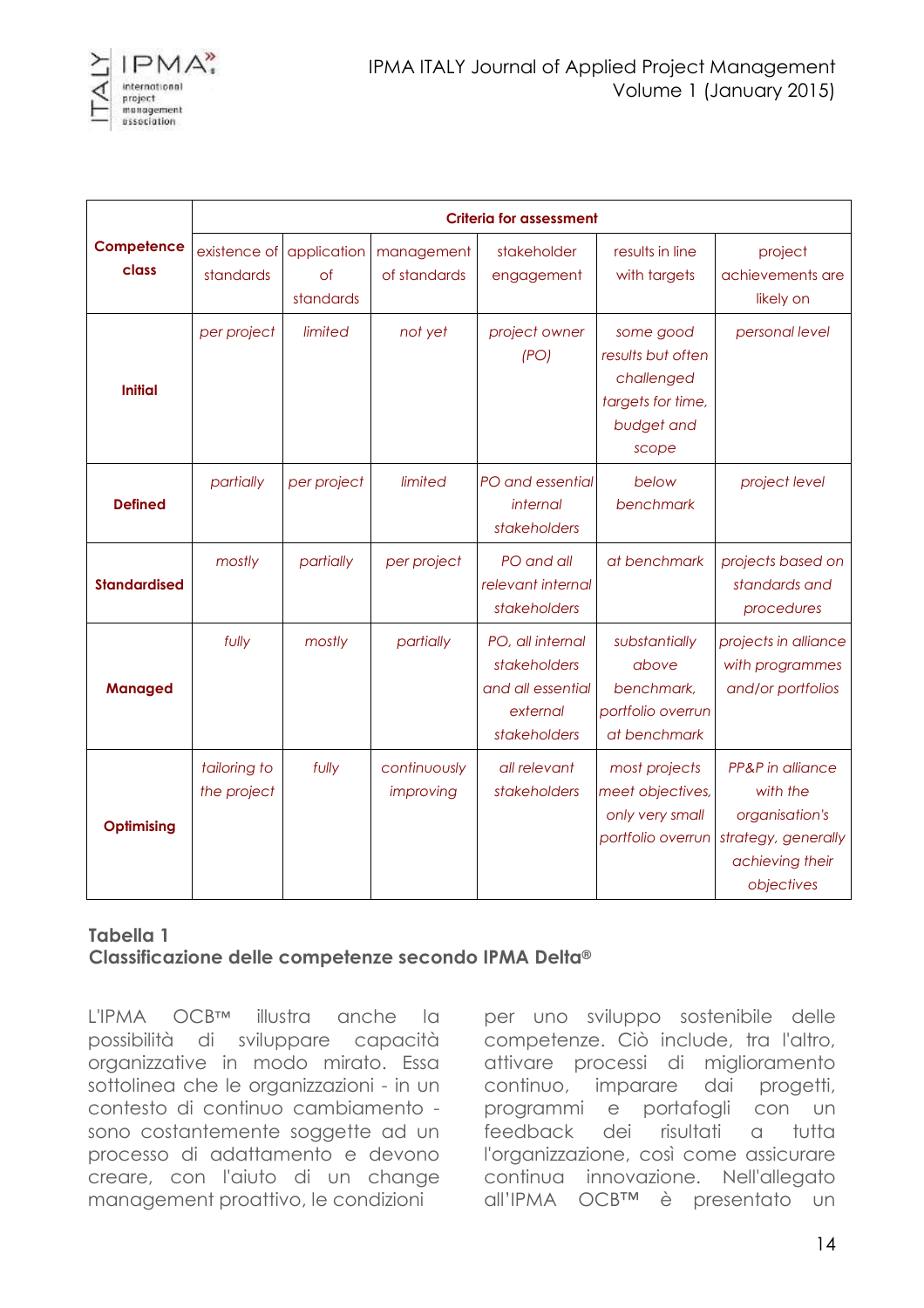

programma di sviluppo delle competenze articolato in quattro fasi, che permette lo sviluppo sistematico della competenza organizzativa per la gestione dei progetti. Questo programma può essere attuato dalle risorse direttive di una organizzazione, con il supporto dello staff di progetto e di consulenti interni ed esterni.

organizzazioni di linea e anche il responsabile del project management e dei PMO. Il ruolo di questi manager è enfatizzato nell'IPMA OCB™ non solo in un capitolo introduttivo, ma anche nelle descrizioni di ogni elemento di competenza. Naturalmente, per i manager e i membri dei team relativi a progetti, programmi e portafogli è anche utile leggere l'IPMA OCB, allo



#### **Assessment esterno**

**Figura 2 I tre moduli dell'IPMA Delta®**

#### **Gruppi di riferimento e applicazioni dell'IPMA OCB**

L'IPMA OCB™ in particolare si appella ai responsabili delle organizzazioni che si sono impegnati a diversi livelli per le esigenze dei progetti, programmi e portafogli. Questo include, accanto al top management, i dirigenti delle

scopo di migliorare la propria comprensione delle interrelazioni esistenti nella gestione dei progetti.

Con l'IPMA OCB™ ci si rivolge anche ai consulenti, ai formatori, ad assessori e a ricercatori. In qualità di esperti esterni all'organizzazione essi possono aiutare a determinare lo stato e lo sviluppo delle competenze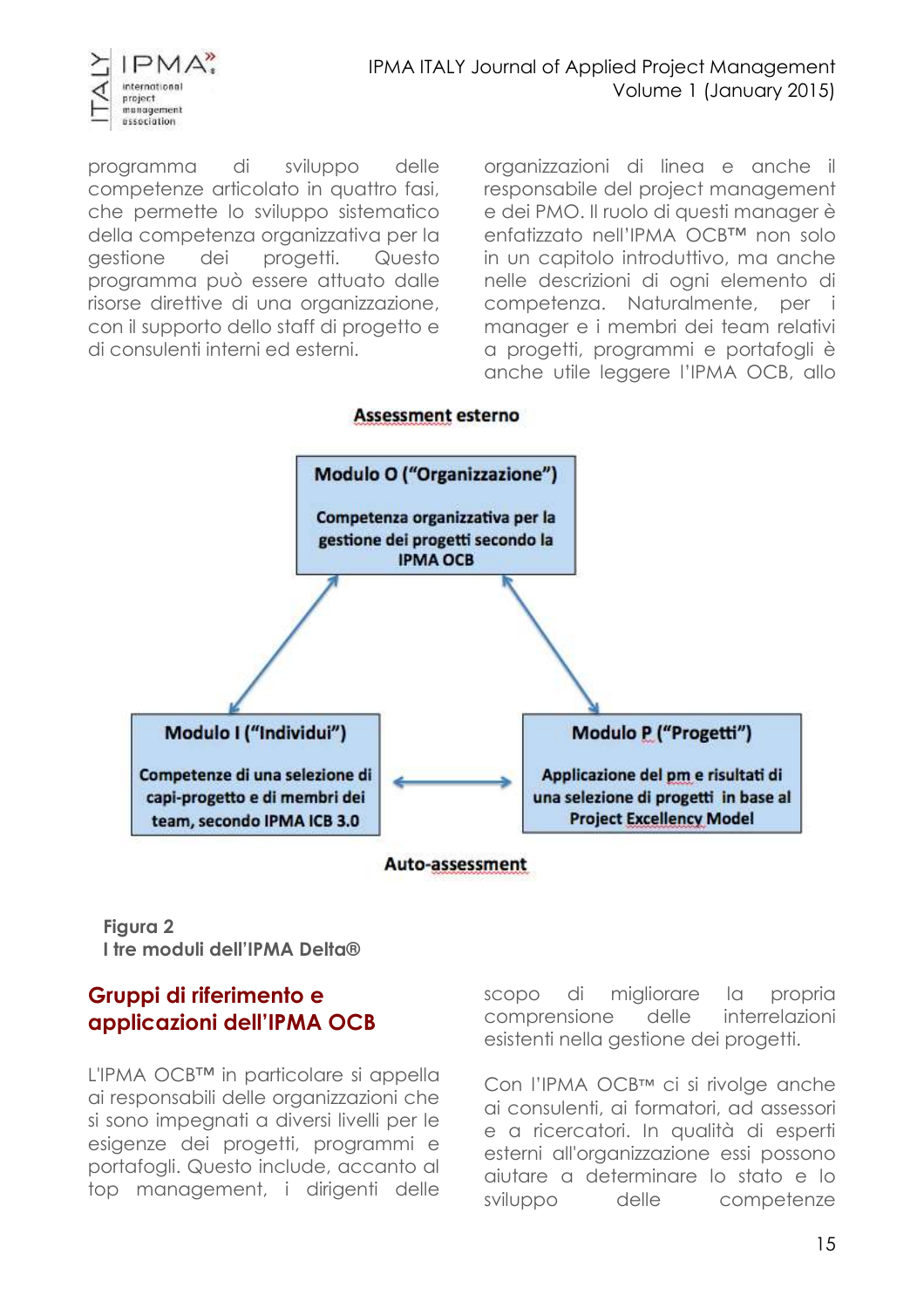

organizzative in tutti i settori. I valutatori utilizzano l'IPMA OCB™ come riferimento per una valutazione secondo IPMA Delta® o per un approccio analogo. I ricercatori possono meglio analizzare nelle organizzazioni - sulla base dell'IPMA OCB™ - i legami operativi di un lavoro orientato ai progetti e sviluppare le possibilità di miglioramento del modello di competenze.

L'IPMA OCB™ è un documento pubblicamente accessibile che può essere richiesto compilando il form online disponibile sul sito web di IPMA.

#### **L'OCB a confronto con due analoghi standard PMI**

Il PMI negli ultimi anni ha rilasciato una serie di standard. In aggiunta agli standard per la gestione di progetti, programmi e portfolio occorre tener conto del "Organizational Project Management Maturity Model" (OPM3®) (PMI, 2013 a) che fa parte del cosiddetto "Foundational Standards" del PMI. Il OPM3 e la "Practice Guide" nel contesto "Managing Change in Organizations" sono gli elementi da utilizzare per il confronto con l'OCB™ di IPMA.

OPM3 è concepito come un maturity model, per determinare la maturità di un'organizzazione nella gestione di progetti, programmi e portafogli tramite un omonimo strumento di valutazione. Come base per la valutazione mediante OPM3 vengono usati i tre standard PMI per progetti, programmi e portfolio management, nonché una lista di più di 600 best practices. Lo scopo dell'OPM3 è definito nell'attualmente disponibile

terza edizione come segue: "OPM3 describes the significant components of PMI's Organizational Project Management Maturity Model and provides an organizational view of portfolio, program, and project management to support achieving best practices." (PMI, 2013a). OPM3 si basa concettualmente sul "Organizational Project Management (OPM)", che in esso viene descritto come "a strategy execution framework that utilizes portfolio, program, and project management as well as organizational-enabling practices to consistently and predictably deliver organizational strategy to produce better performance, better results, and a sustainable competitive advantage." Prese in considerazione dall'OPM sono la gestione di progetti, programmi e portafogli, la missione, la visione e gli obiettivi dell'organizzazione, inoltre il personale e i processi e il loro continuo miglioramento. OPM mira a trasformare una strategia aziendale in "business value" con l'aiuto di portafogli, programmi e progetti.

Basta uno sguardo all'insieme di obiettivi OPM3 per far emergere chiaramente le differenze con l'IPMA OCB™: nell'OPM3 il focus è sugli specialisti/professionisti, che analizzano e vogliono migliorare la maturità di una organizzazione nella applicazione del project management. In 140 pagine sono trattate non solo la gran parte degli standard dei processi OPM3 ma anche le migliori pratiche. I processi sono descritti in modo prestabilito con input, strumenti e tecniche e così anche gli output. Con questa impostazione il PMI conferma anche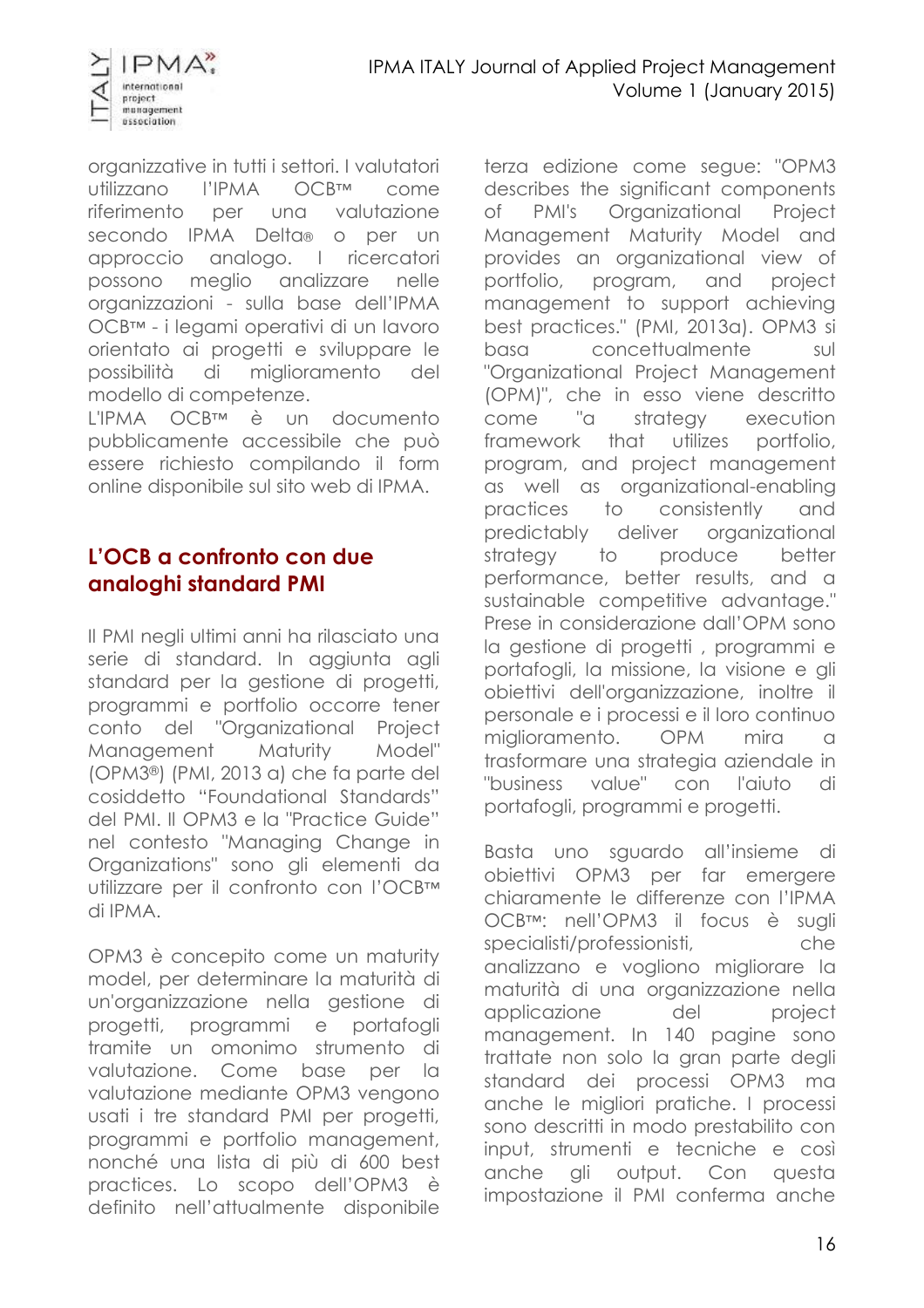

nel OPM3 il proprio approccio sempre orientato al processo. L'IPMA rimane invece fedele al proprio OCB™ e di conseguenza utilizza un orientamento impostato sulle competenze. Nell'OCB™ IPMA esplicita in modo esauriente valori e contenuti delle competenze. Alla valutazione e al suo sviluppo il suo funzionamento viene qui concesso solo un piccolo spazio.

Per quanto riguarda i contenuti, gli standard mostrano somiglianze differenze. Sia OPM3 che IPMA OCB™ sottolineano che progetti, programmi e portafogli sono di particolare importanza per attuare la strategia. In entrambi gli standard una gestione professionale di progetti, programmi e portafogli viene considerata attentamente, nell'OPM3 ovviamente come base dei corrispondenti standard PMI e nell'IPMA OCB™ come base della ISO 21500 e dell'ICB®. Nell'IPMA OCB™, tuttavia, viene data molta enfasi ai "fattori soft" della competenza organizzativa, come ad esempio le competenze individuali, la comunicazione così come una cultura project-oriented e aperta a diversità e innovazioni. Nell'OPM3 questi fattori sono in effetti immersi in una definizione chiamata "organizational enabler", ma con un peso molto inferiore a quello loro assegnato dall'OCB™ di IPMA . È comune a entrambi gli standard sottolineare la necessità di ulteriori sviluppi . OPM3 fornisce un processo denominato "Manage improvement" che definisce l'approccio per migliorare il grado di maturazione. Anche l'IPMA OCB™ mostra una impostazione analoga. Entrambi gli standard forniscono poi un elenco di domande per verificare la maturità dell'organizzazione,

nell'OPM3 le domande sono elencate in un'Appendice, con la modalità di una auto-valutazione.

La linea guida "Managing Change in Organizations" è stata rilasciata di recente dal PMI. Essa risponde alla necessità per le organizzazioni di affrontare l'incessante cambiamento che si registra in tutto il mondo e di continuamente adattarsi alle nuove condizioni ambientali. "Regardless of the extent or maturity of OPM in an organization, this practice guide describes how portfolio, program, and project management needs to increase the effective practice of change management inherent in the PMI foundational standards so that strategy can be executed reliably and effectively." (PMI, 2013 b)." Similmente a quanto accade con l'IPMA OCB™ la linea guida è rivolta principalmente alle funzioni direttive. Dopo una breve introduzione ai concetti del Change Management viene spiegato come funzionano i cambiamenti ai vari livelli di un'organizzazione, quali fattori di successo e rispettivamente pratiche operative sono in gioco e come queste possono poi essere attuate . OPM3 e "Managing Change in Organizations" sono tuttavia difficilmente confrontabili dato che utilizzano processi e termini diversi. Nell'OPM3 il processo termina con "Manage Change", invece la Linea Guida PMI in questo contesto parla di "Manage Transition" e il processo termina con un passo denominato "Sustain Change" . Ciò può essere spiegato solo con il fatto che una Practice Guide del PMI passa attraverso un processo di normalizzazione diverso, come ad esempio un Foundational Standard. In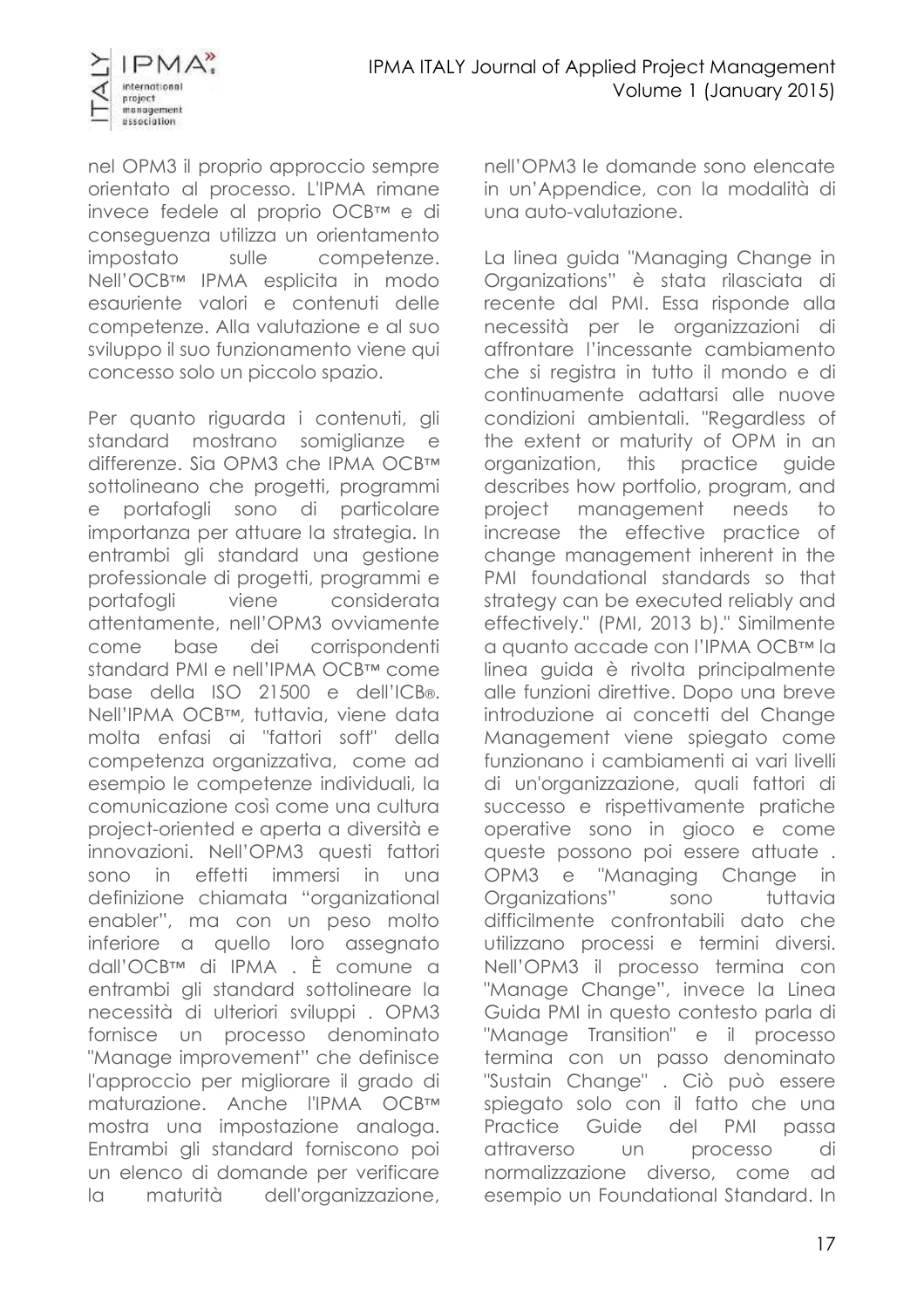

questo ambito un'armonizzazione sarebbe in futuro auspicabile.

L'IPMA OCB™ vede soprattutto come responsabilità delle funzioni direttive di un'organizzazione quella di realizzare i cambiamenti necessari ed assicurare l'apprendimento organizzativo. A questo riguardo nell'IPMA OCB™ non fa differenza che i cambiamenti siano a livello di progetti, di programmi oppure di portafogli. La Linea Guida PMI chiarisce, d'altronde, con dovizia di particolari le necessità, i fattori critici di successo, i possibili approcci (cambiamenti di primo, secondo e terzo ordine) e anche un modello di processo per implementare i cambiamenti. I due standard possono quindi essere utilizzati in modo complementare.

#### **Conclusioni: la Competenza dell'Organizzazione sta diventando sempre più importante**

Con IPMA OCB™ lo sviluppo evolutivo del project management continua. In questo modo IPMA si presenta con ancora maggiore forza alle organizzazioni come attivatore del project management. Non solo le competenze dei singoli Project Manager, ma le competenze di tutta l'organizzazione applicate alla gestione dei progetti determinano il successo di un progetto. In questo modo sono proprio le funzioni direttive ad essere chiamate a realizzare il loro ruolo, quello di creare le condizioni per una corretta esecuzione dei progetti. Con i diciotto elementi di competenza IPMA OCB™ indica la leva per lo sviluppo professionale delle organizzazioni. Inoltre descrive anche la possibilità di consolidare lo status quo così come di sviluppare le competenze e anche promuovere l'apprendimento organizzativo. Anche i consulenti, i formatori e i ricercatori beneficiano dell'IPMA OCB™: ora hanno infatti una base di riferimento comune per il lavoro sul sistema.

IPMA OCB™ sarà di certo ulteriormente sviluppato e ampliato in futuro. Se necessario si può pensare a nuovi standard riferiti a temi come il Project Management Office, l'apprendimento organizzativo o la cultura in un'organizzazione orientata ai progetti. E' incoraggiante il fatto che per mezzo dell'IPMA OCB™ le funzioni direttive son portate al centro del project management. E' qui che si prospetta quindi una più ampia connotazione del ruolo delle funzioni direttive che operano al servizio di progetti, programmi e portafogli, dato che, dopo tutto, il successo o il fallimento di molte organizzazioni sono direttamente correlati alla capacità di gestione dei progetti!

#### **BIBLIOGRAFIA**

- Bouncken, Ricarda B.: Organisationale Metakompetenzen. Theorie, Wirkungszusammenhänge, Ausprägungsformen und Identifikation, Deutscher Universitäts-Verlag, Wiesbaden, 2003
- Eberl, Martina: Die Dynamisierung organisationaler Kompetenzen. Eine kritische Rekonstruktion und Analyse der Dynamic Capability-Debatte, Verlag Dr. Kovac, Hamburg, 2009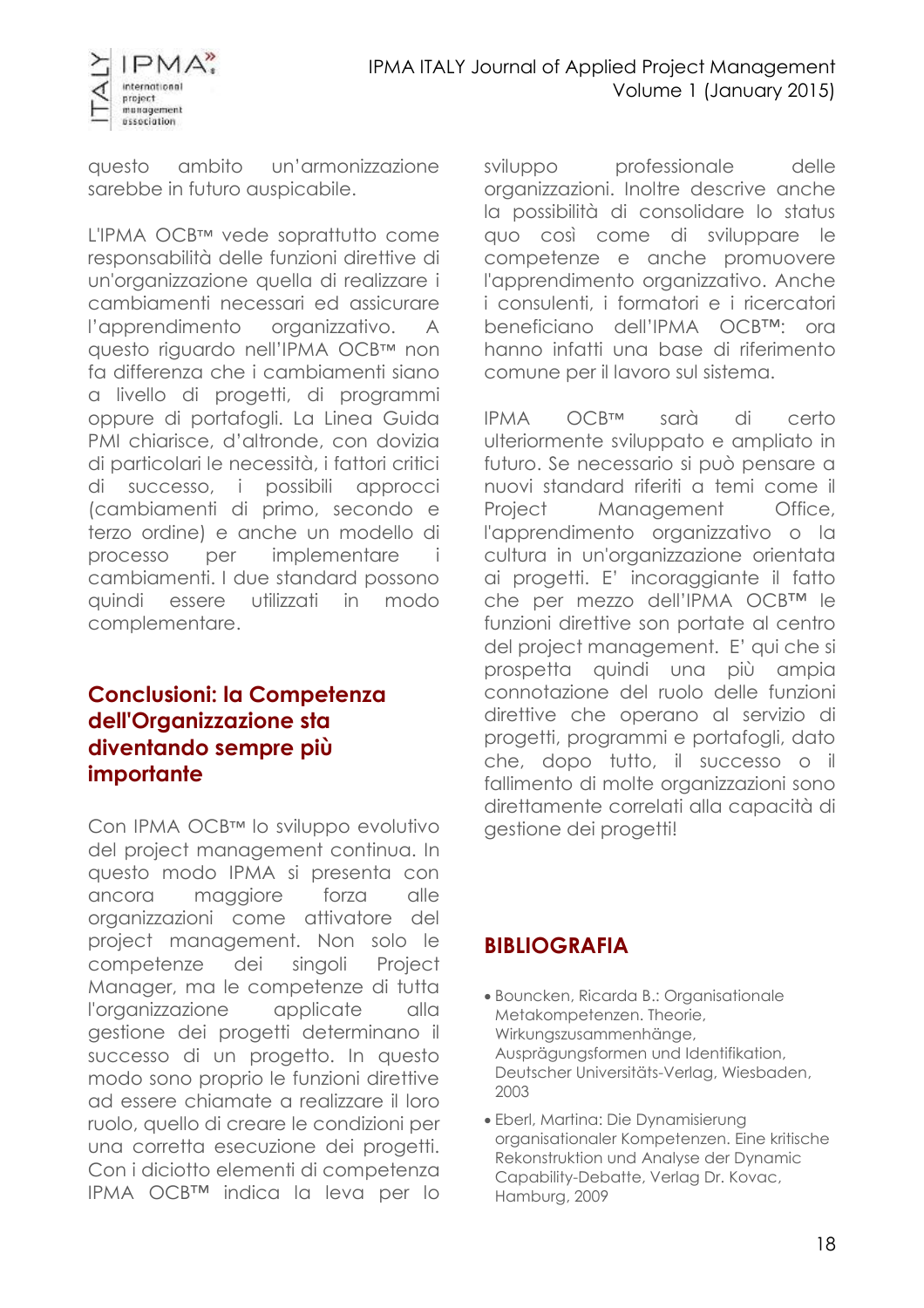



- Eberl, Martina: Implikationen der organisationalen Kompetenzdebatte für ein zukunftsorientiertes Projektmanagement, in: Wagner, R. (Hrsg.): Organisationale Kompetenz im Projektmanagement, Deutsche Gesellschaft für Projektmanagement, Nürnberg, 2011, S. 89 ff.
- Eriksen, Bo H. und Mikkelsen, Jesper: Competitive Advantage and Core Competence, in: Foss, N. J.; Knudsen, C. (Editors): Towards a Competence Theory of the Firm, Routledge, London/New York, 1996, S. 61
- Gessler, Michael (Hrsg.): Kompetenzbasiertes Projektmanagement (PM3) – Handbuch für die Projektarbeit, Qualifizierung und Zertifizierung, Band 1, Nürnberg, Deutsche Gesellschaft für Projektmanagement, 5. Auflage, 2012, S. 8
- International Project Management Association (IPMA): IPMA Competence Baseline. Version 3.0, Nijkerk, 2006, S. 19
- International Project Management Association (IPMA): Organisational Competence Baseline. Version 1.0, Nijkerk, 2013
- Motzel, Erhard: Projektmanagement-Lexikon, Wiley-VCH Verlag, Weinheim, 2. Auflage, 2010, S. 106
- Project Management Institute (PMI): Project Manager Competency Development (PMCD) Framework, Newton Square, Pennsylvania, USA, 2002, S. 12
- Project Management Institute (PMI) (a): Organizational Project Management Maturity Model (OPM3). Knowledge Foundation. Third Edition, Newton Square, Pennsylvania, USA, 2013
- Project Management Institute (PMI) (b): Managing Change in Organizations: Practice Guide, Newton Square, Pennsylvania, USA, 2013
- Prahalad, Coimbatore K. und Hamel, Gary: The Core Competence of the Corporation, Harvard Business Review, 1990, Vol. 68, Nr. 3, S. 79-91
- Teece, David J.: Dynamic Capabilities & Strategic Management. Organizing for Innovation and Growth, Oxford University Press, New York, 2009
- Wagner, Reinhard (Hrsg.): Projekt als Strategie – Strategie als Projekt. Trends, Potenziale, Perspektiven. Deutsche Gesellschaft für Projektmanagement, Nürnberg, 2009
- Wagner, Reinhard: Reifegradmodelle im Projektmanagement, in: Möller, Thor; Campana, Christophe; Lange, Dietmar; Gemünden, Hans Georg und Mayer, Peter Eduard (Hrsg.): Projekte erfolgreich managen, 42. Aktualisierungs- und Ergänzungslieferung, Köln, TÜV Media, 2010
- Wagner, Reinhard (a): Steigende Zahl von Projekten erfordert neue Managementansätze - Standards für das Multiprojektmanagement, Projekt Magazin, Ausgabe 04/2012, [https://www.projektmagazin.de/artikel/stand](https://www.projektmagazin.de/artikel/standards-fuer-das-multiprojektmanagement_1064617) [ards-fuer-das](https://www.projektmagazin.de/artikel/standards-fuer-das-multiprojektmanagement_1064617)[multiprojektmanagement\\_1064617](https://www.projektmagazin.de/artikel/standards-fuer-das-multiprojektmanagement_1064617)
- Wagner, Reinhard (b): ISO 21500 Guidance on Project Management - für mehr Effizienz in der Zusammenarbeit, Projekt Magazin, Ausgabe 09/2012, [https://www.projektmagazin.de/artikel/iso-](https://www.projektmagazin.de/artikel/iso-21500-guidance-project-management-fuer-mehr-effizienz-der-zusammenarbeit_1067564)

[21500-guidance-project-management-fuer](https://www.projektmagazin.de/artikel/iso-21500-guidance-project-management-fuer-mehr-effizienz-der-zusammenarbeit_1067564)[mehr-effizienz-der-zusammenarbeit\\_1067564](https://www.projektmagazin.de/artikel/iso-21500-guidance-project-management-fuer-mehr-effizienz-der-zusammenarbeit_1067564)

 Wagner, Reinhard (c): Projektportfolio, Programme, Governance: Internationale PM-Normung – was steht an?, Projekt Magazin, Ausgabe 23/2012, S. 1-5, [https://www.projektmagazin.de/artikel/intern](https://www.projektmagazin.de/artikel/internationale-pm-normung-was-steht_1076353) [ationale-pm-normung-was-steht\\_1076353](https://www.projektmagazin.de/artikel/internationale-pm-normung-was-steht_1076353)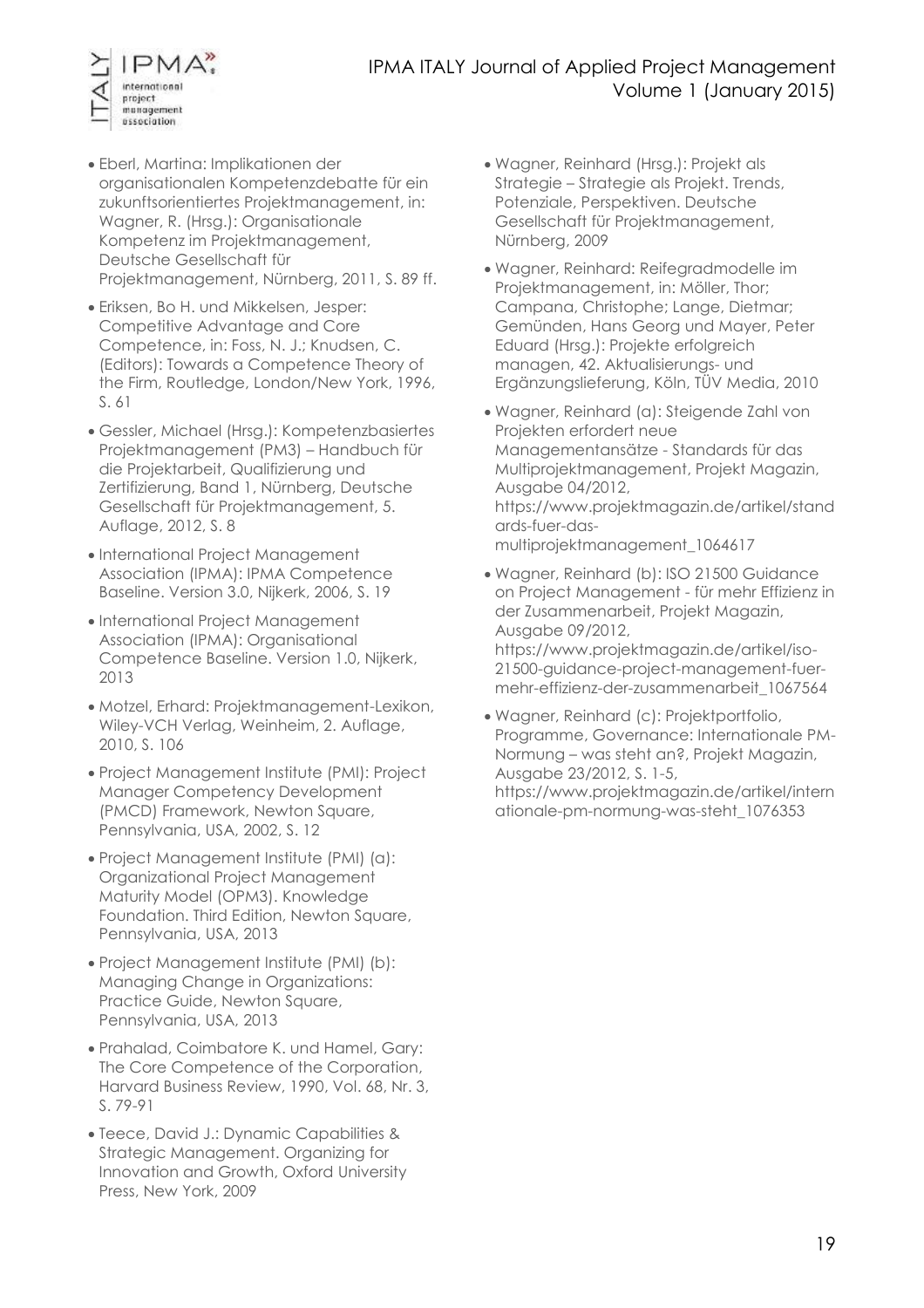

# Best Education & Training Paper Presentation Acknowledgement

# 27<sup>th</sup> IPMA World Congress



*Durante il 27th IPMA World Congress 2013 si è tenuto un workshop sul tema della Innovazione per la formazione professionale dei Project Manager. Sono state selezionate 13 memorie che hanno dato modo ai partecipanti di confrontarsi con esperienze maturate in paesi e ambienti diversi. Una giuria ha dato il riconoscimento IPMA per la migliore presentazione "Best Education & Training Paper Pesentation Acknowledgement", ex equo a:*

- *The Project Manager as a Clown: Using "Clown Technique" to Train Future Project Leaders,*
- *English for Project Management.*

*La prima riguarda l'utilizzo delle "Clown Technique" nella formazione professionale dei Project Manager per sviluppare le competenze della Comunicazione e della Leadership. La seconda riguarda la presentazione di un manuale che, tramite un approccio integrato tra le Competenze IPMA descritte nel "IPMA Competence Baseline" insieme alla necessità di conoscere il significato e le terminologie internazionali proprie della disciplina di Project Management, consente in maniera interattiva di apprendere le competenze di PM insieme ai termini specialistici della lingua Inglese.*



**Gianfranco Salamone**

Assessor for Certification Body of IPMA Italy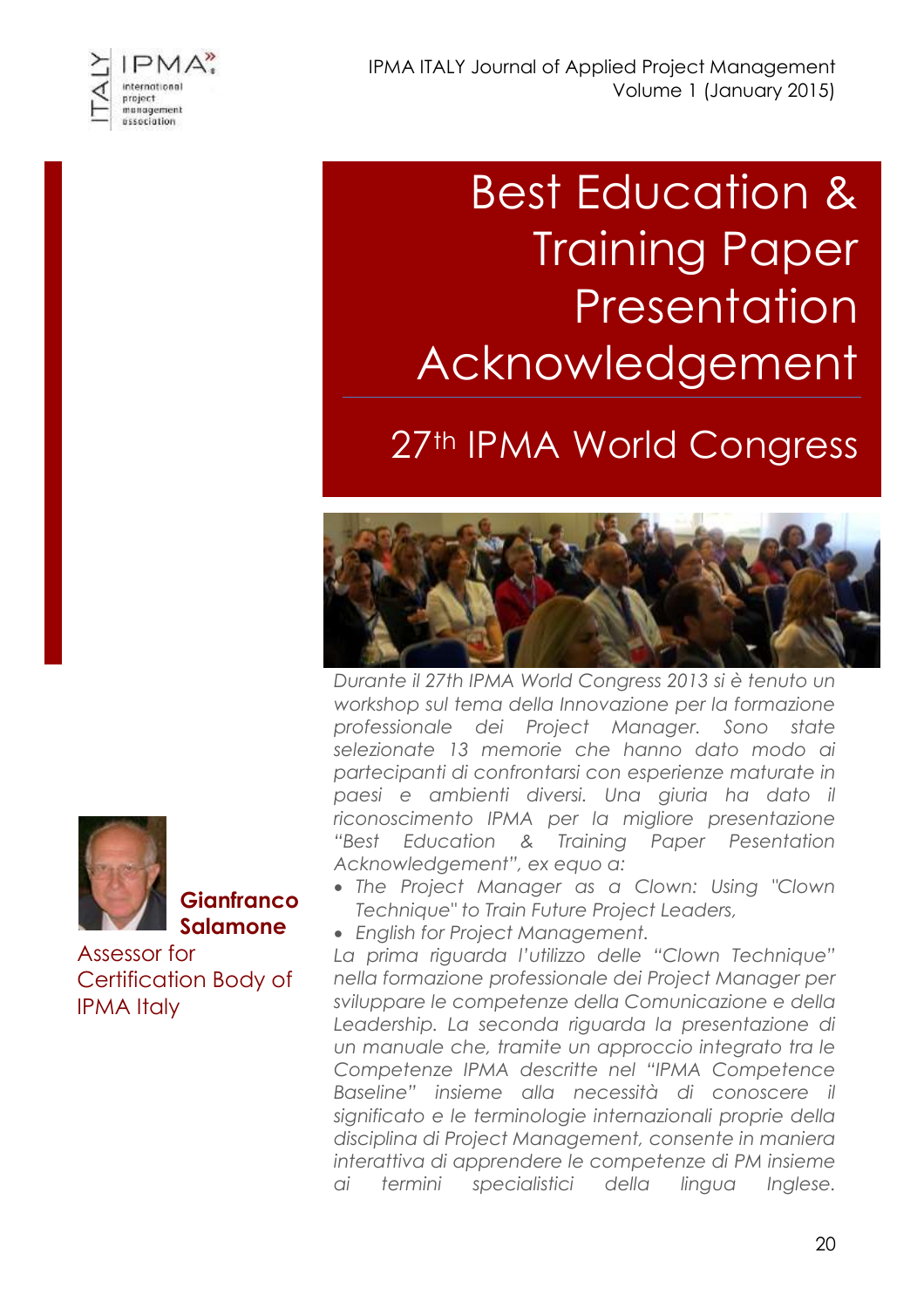



During the 27th IPMA World Congress, held in Dubrovnik in October 2013, on the theme of innovation for the professional training of Project Managers, 13 papers were selected, all very interesting memoirs, which gave way to the participants to confront experiences coming from several countries and different environments.

A mixed jury, composed of workshop participants and the "Paper Reviewers" gave the recognition of best presentation to two presentations:

- The Project Manager as a Clown: Using "Clown Technique" to train Future Project Leaders
- English for Project Management

Here is the content and purpose of the two "paper" awarded to Dubrovnik with the "Best Education Training Paper Presentation Acknowledgement".

#### **The Project Manager as a Clown: Using "Clown Technique" to Train Future Project Leaders**

The presentation was made by Tinna Lind Gunnarsdóttira (MPM graduate, School of Science and Engineering, Reykjavik University Iceland), with a great impact on the audience participating to the workshop due to the original approach of the training of the Project Managers and to the effective presentation.

Mrs. Tinna Lind Gunnarsdóttira relate the experience made during the training of a group of Project Managers and, at the end of the presentation, she made a very effective "show" in order to implement with the audience the main "principles" illustrated (Communication, Leadership, Project Management).



#### In summary

The "clown" is a classical character within the world of theatre and circus as well as in TV and films. Common perception of the clown is someone who tries to be funny or acts silly.

In the world of project management the linkage with the clown is not well established and might, for the reason mentioned, come across as bizarre.

Interestingly a particular "clown technique" has been developed that derived from the search for sincerity and authenticity in the theatre, called "L'essentiel".

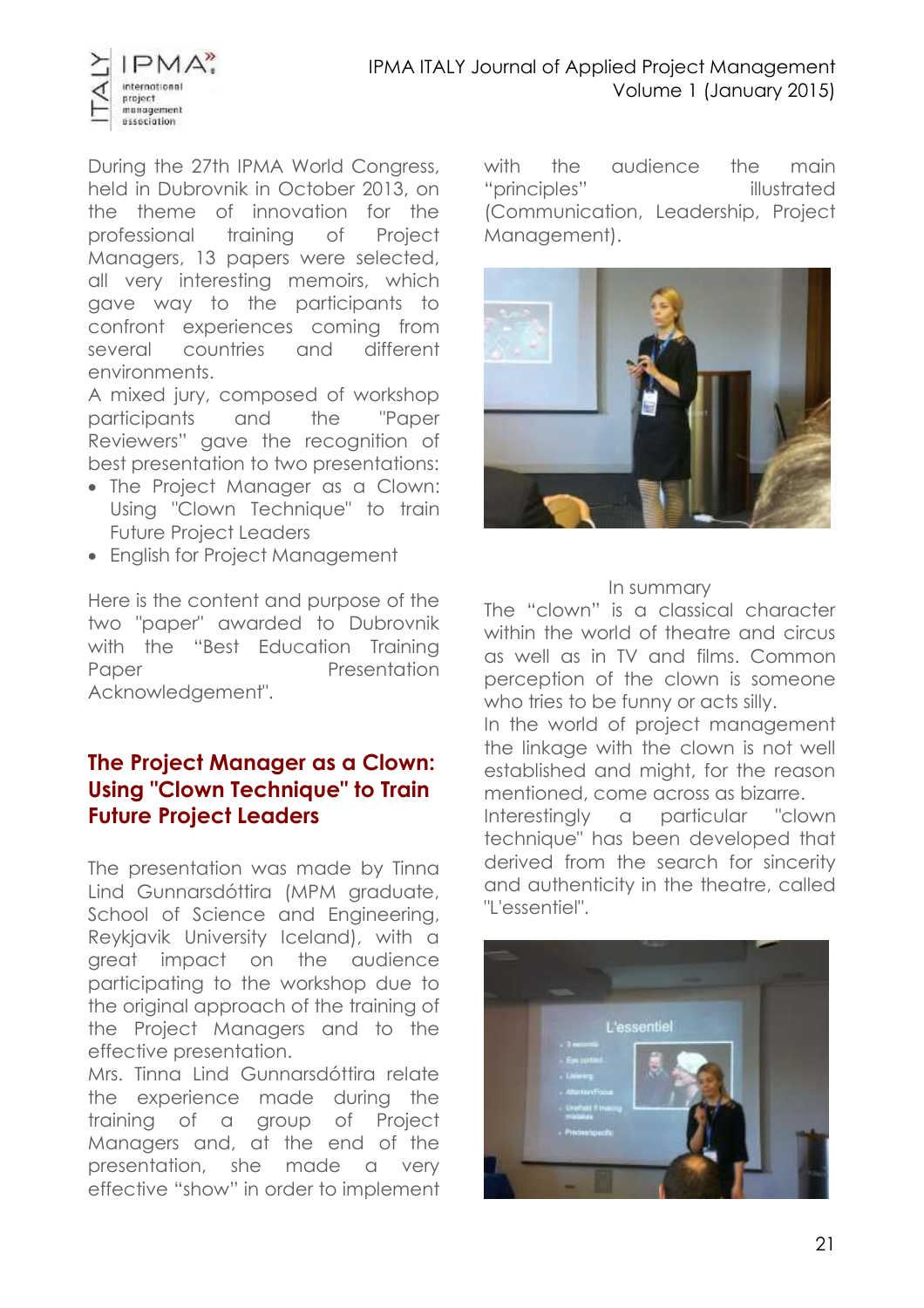

There is, as following investigation shows, a very interesting link between this technique and professional project leadership.

The research question was: Can the "clown technique" be used to enhance leadership skills of project managers?

And, if so, for what can it be used?

This question was studied by inviting the Paris based "clown master" Rafael Bianciotto to train professional project managers for a total of 9 hours in this method.

The experiment took place in Reykjavik City Theatre on March 5-7 2013, three hours each day. The participants were a group of 13 project managers, most of which were IPMA certified professional project managers with a Master of Project Management (MPM) degree.

The clown master did the training, the experiment was observed in a participatory way, participants gave their feedback at the end of each session and responded to a survey a month after the workshop.



The results of the experiment show that there is a strong indication of this method being highly effective as a method to enhance leadership skills and communication skills within project teams.

#### **English for Project Management**

The presentation was made by the author, Ana Skledar Matijević, Ph.D., teacher at the Baltazar Adam Krčelić College of Business and Management in Zaprešić, Croatia.

#### In summary

English for Project Management results from the implementation of the integrated approach to teaching and learning Project Management and English for Specific Purposes developed at the Baltazar Adam Krčelić Accredited College of Business and Management in Zaprešić, Croatia.

This interdisciplinary approach to teaching is based on using IPMA ICB as authentic material in order to learn English for Specific Purposes. In 10 units the 46 competence elements defined in IPMA Competence Baseline are covered and, moreover, a Glossary of the most important terms is included.

- Unit 1: Project, Programme, Portfolio
- Unit 2: Project Management Success, Interested Parties, Project Requirements and Objectives, Risk & Opportunity, Quality, Project **Organization**
- Unit 3: Teamwork, Group Dynamics
- Unit 4: Problem Resolution, Project Structures, WBS
- Unit 5: Scope and Deliverables, Time & Project Phases, Gantt Chart, Resources, Cost & Finance
- > Unit 6: Procurement & Contract, Changes, Business Case, Control & Reports, Information & Documentation, Communication, Start-Up & Close-Out